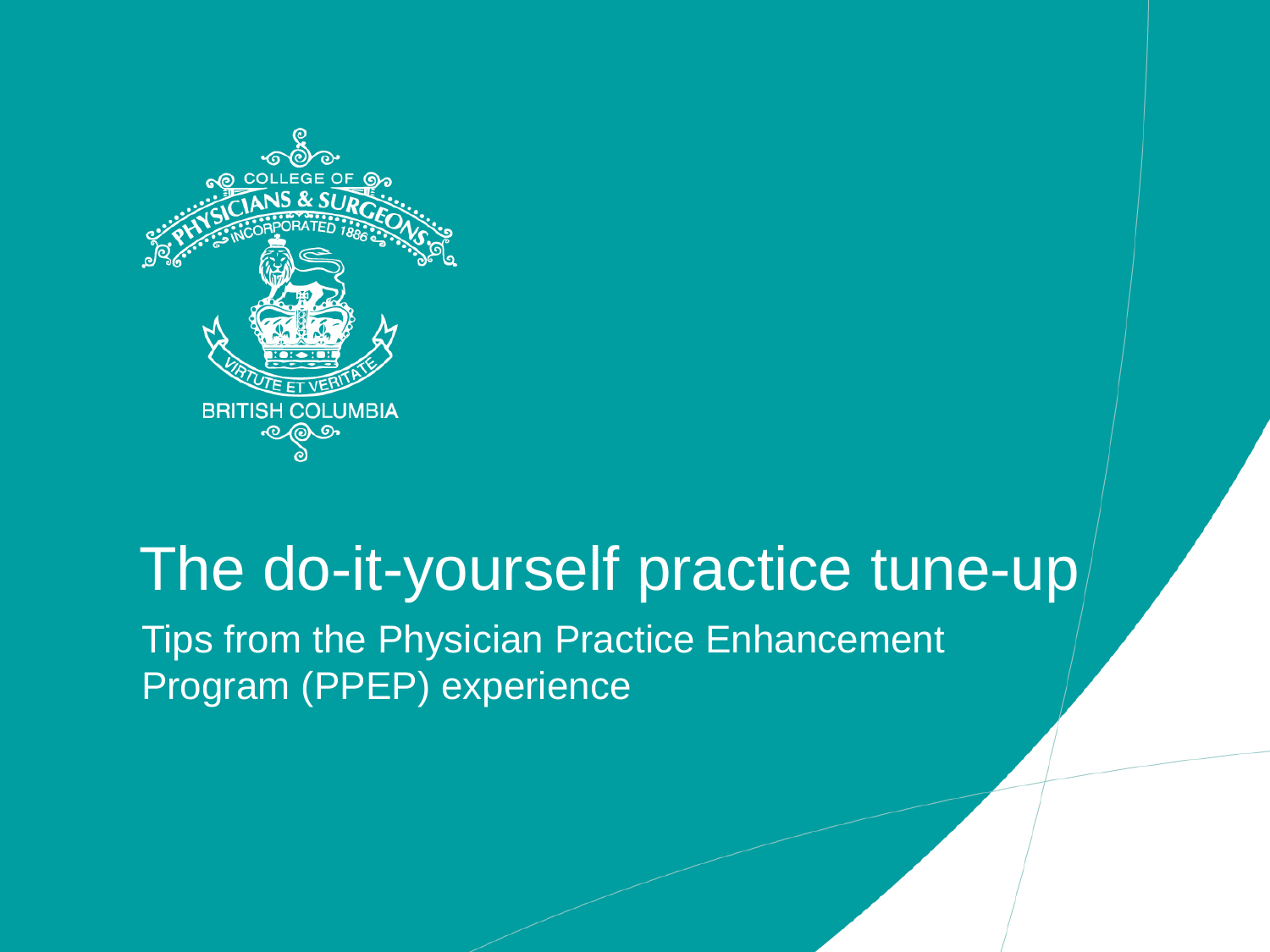## Full disclosure

• No potential conflict of interest and I have nothing to disclose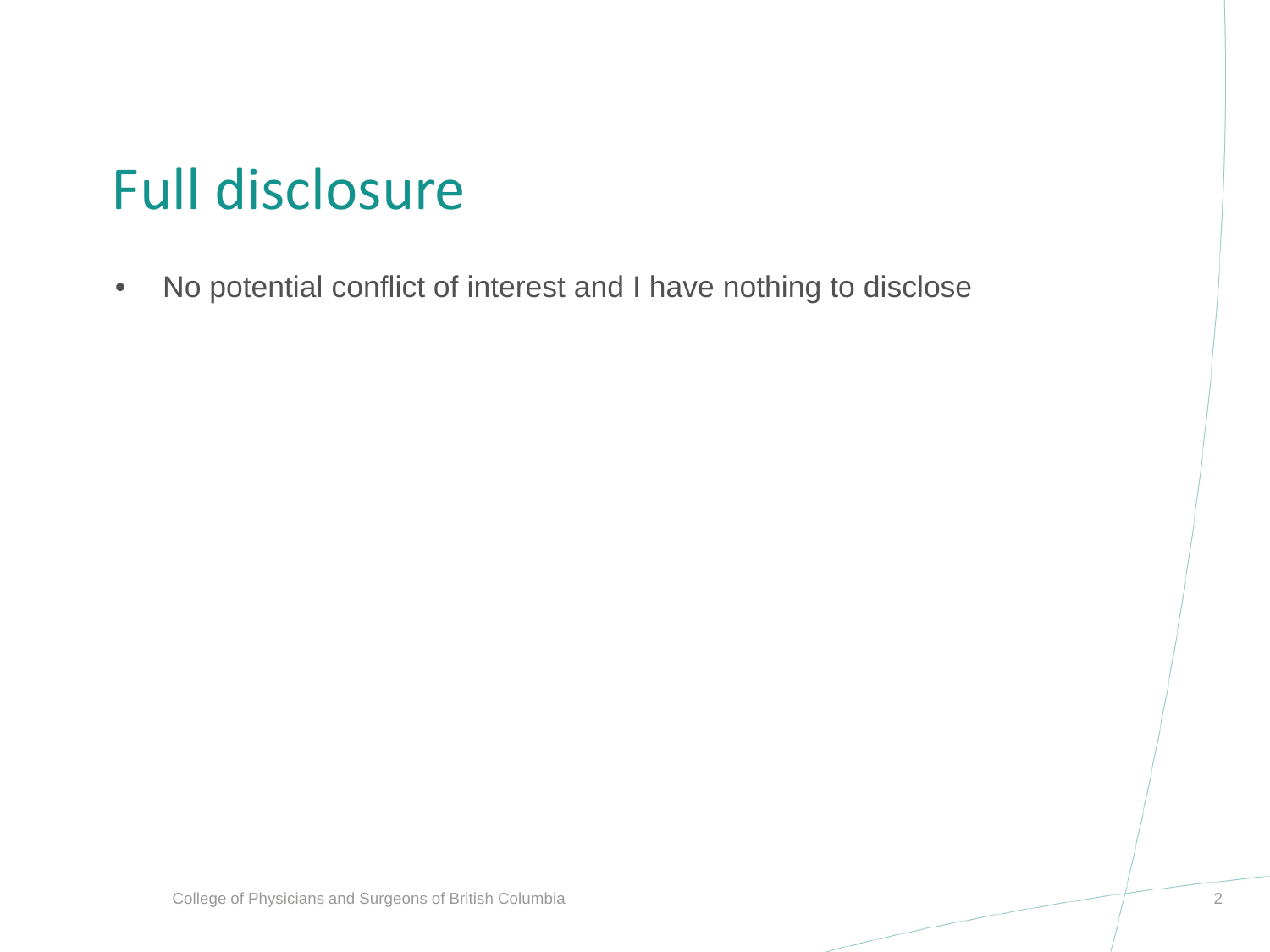### Learning objectives

- What is PPEP?
- What has PPEP learned?
- What can I learn from PPEP?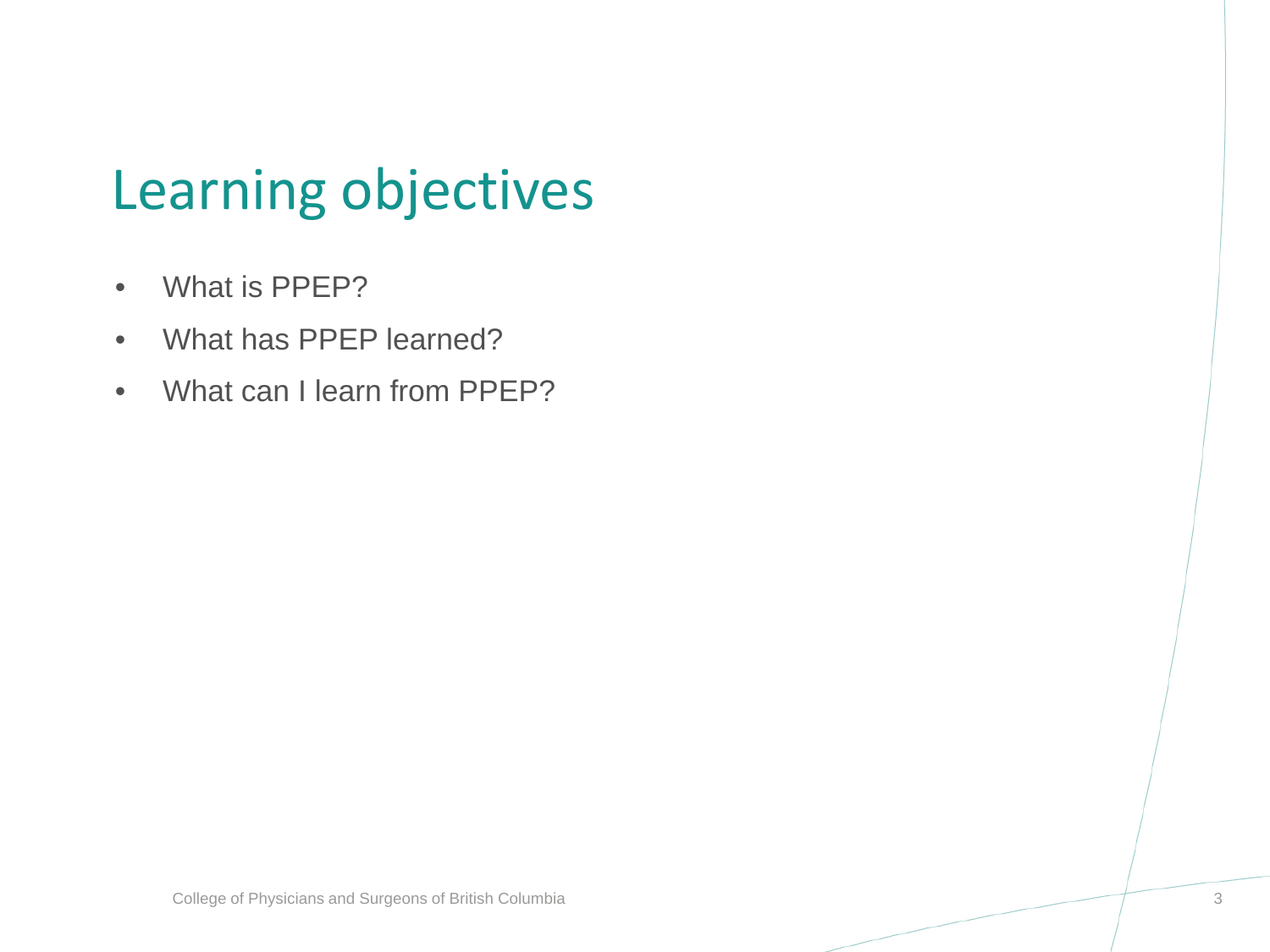Physician Practice Enhancement Program An introduction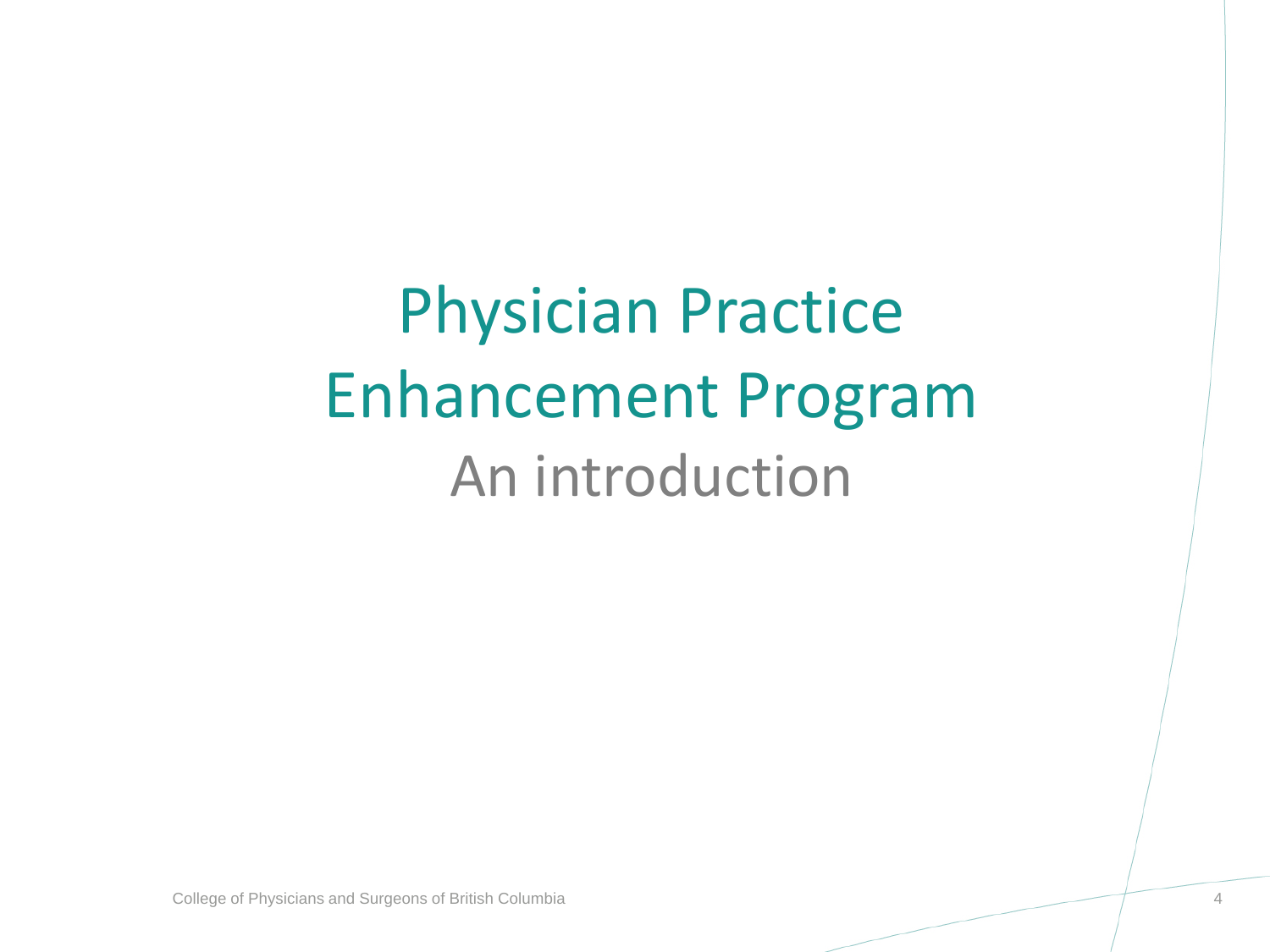## Quality improvement is the new quality assurance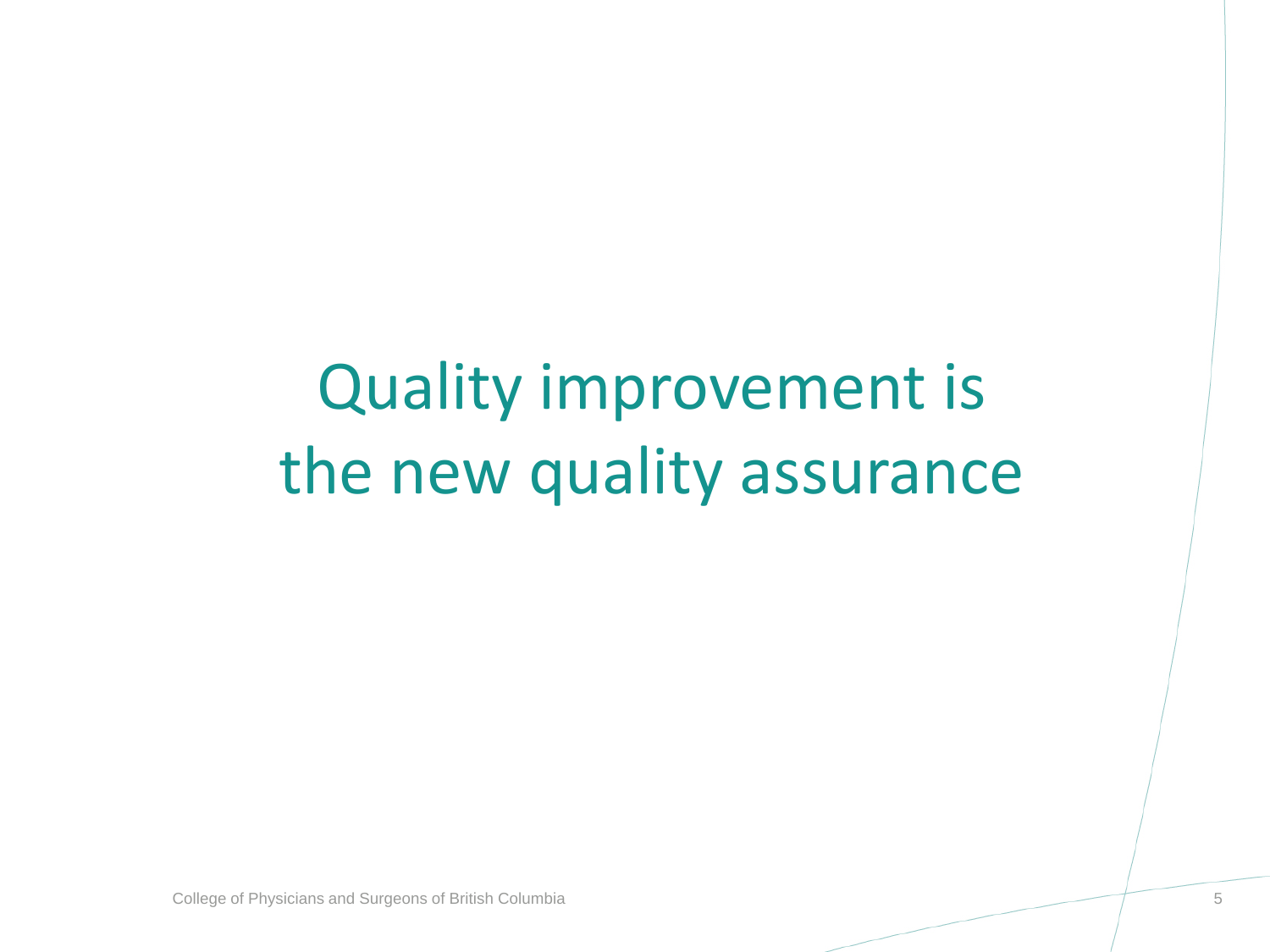**College of Physicians and Surgeons** of British Columbia 300-669 Howe Street Vancouver, BC V6C 0B4

#### PERSONAL AND CONFIDENTIAL

**College of Physicians and Surgeons** of British Columbia 300-669 Howe Street Vancouver, BC V6C 0B4

PERSONAL AND CONFIDENTIAL

College of Physicians and Surgeons of British Columbia 6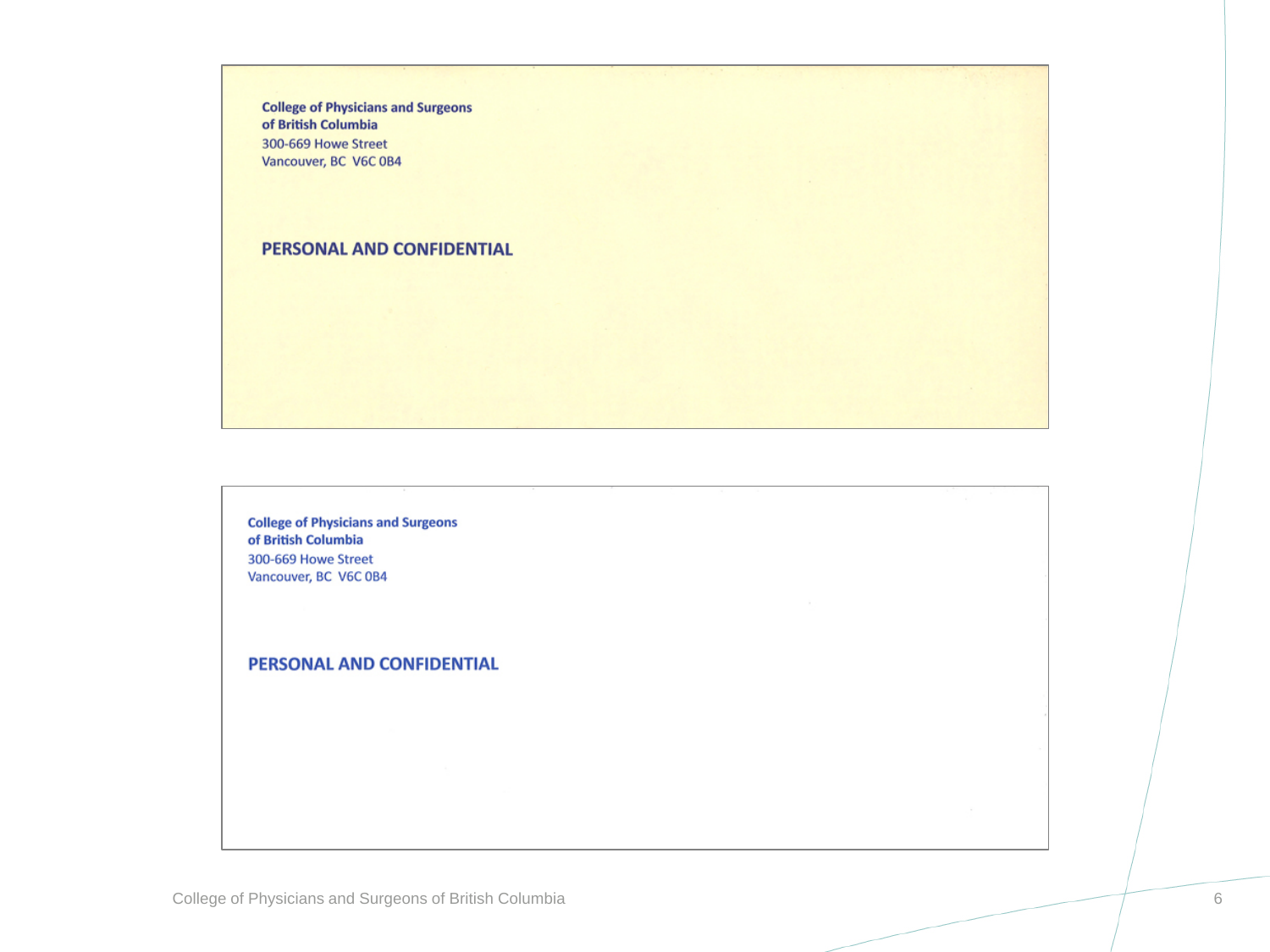#### Does participation improve physician practice?



*Out of 1,831 questionnaires emailed to PPEP participants, 653 were returned; response rate of 36% (March 2015 to July 2017).*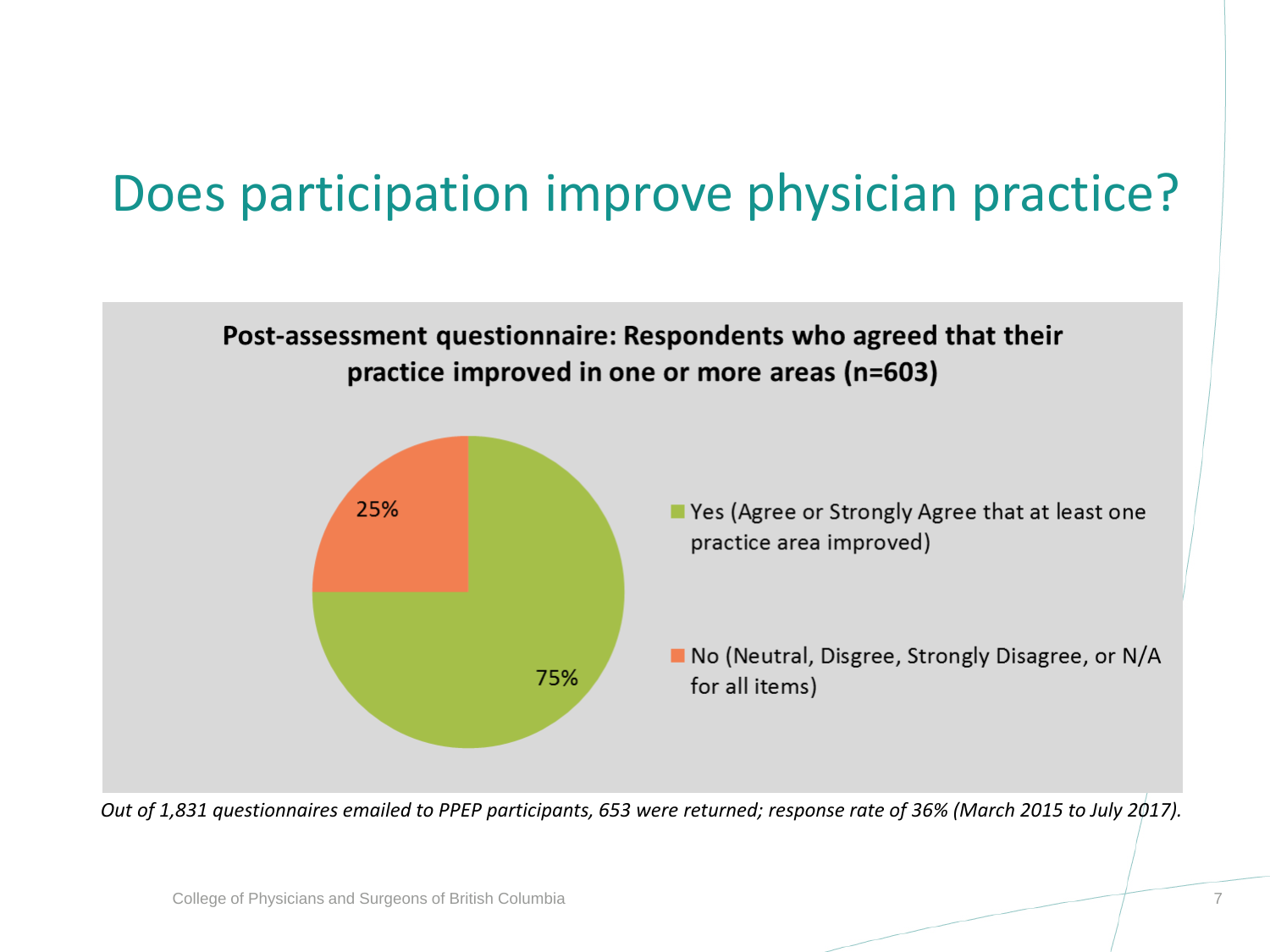#### A PPEP assessment offers:

- a practice tune-up
- a "makeover" opportunity
- a chance to update
- reassurance about what you are doing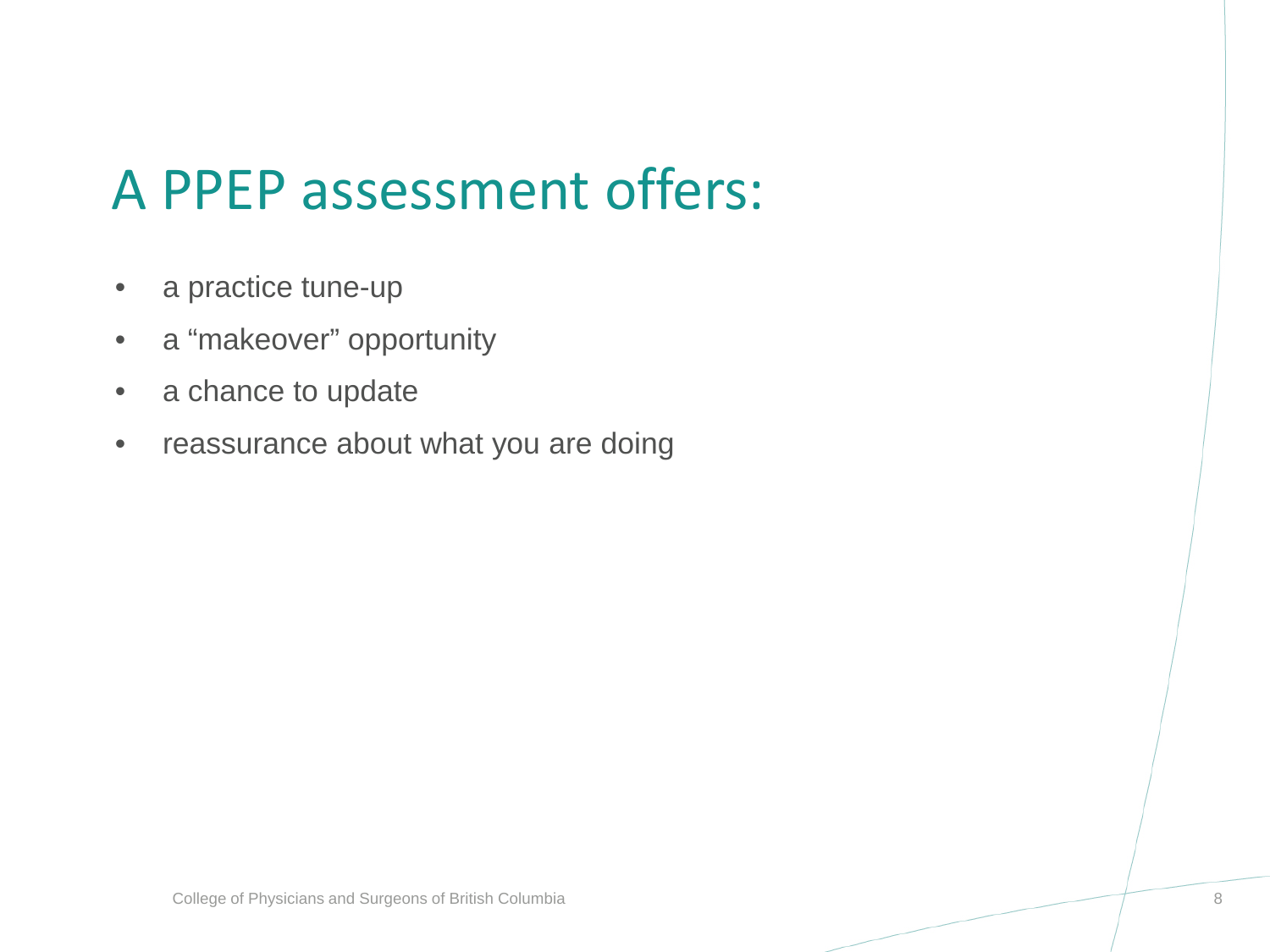#### CPD credits

- GPs 6.0 certified Mainpro+ credits
- Specialists also accredited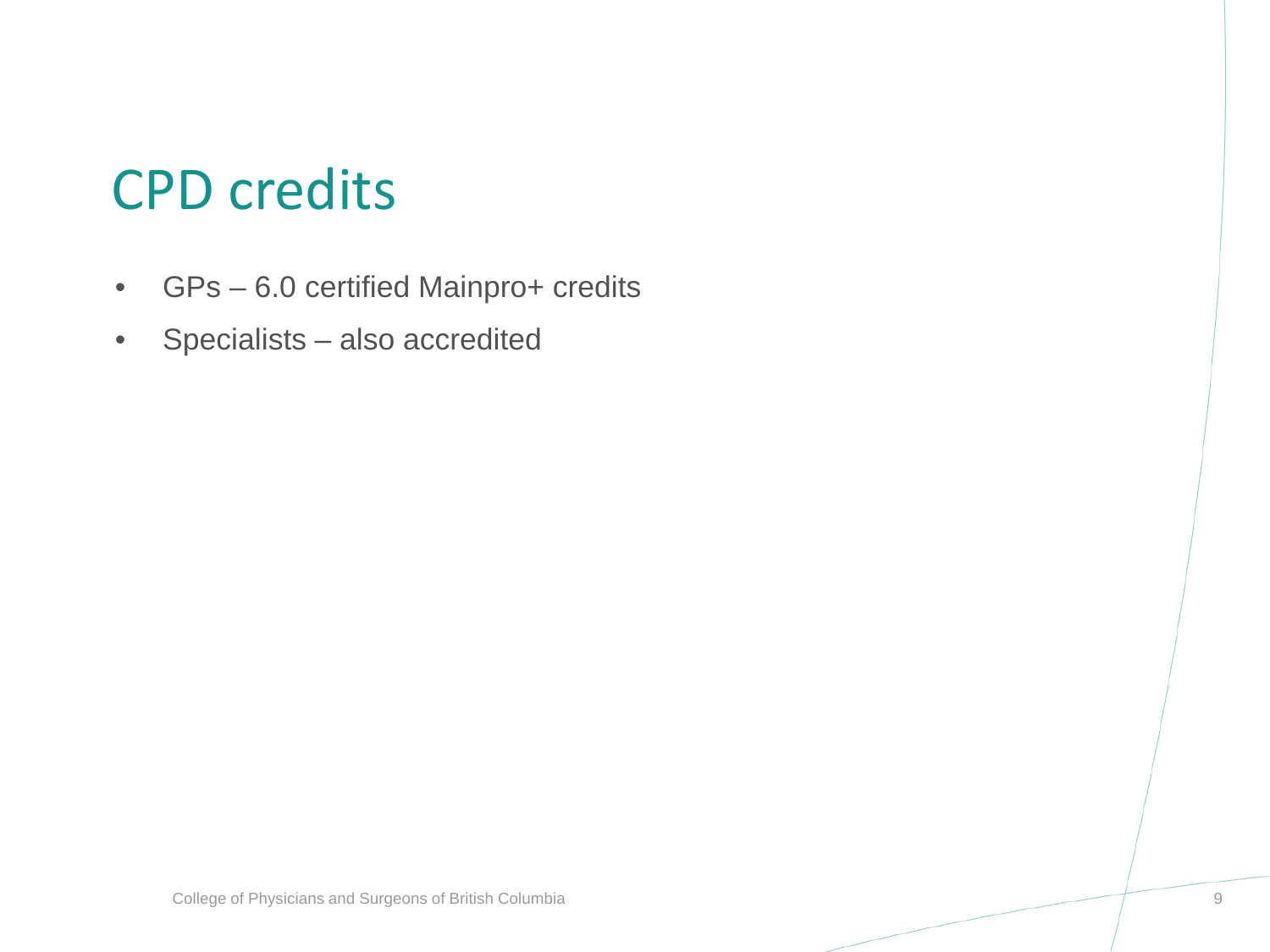## 5 W's and an H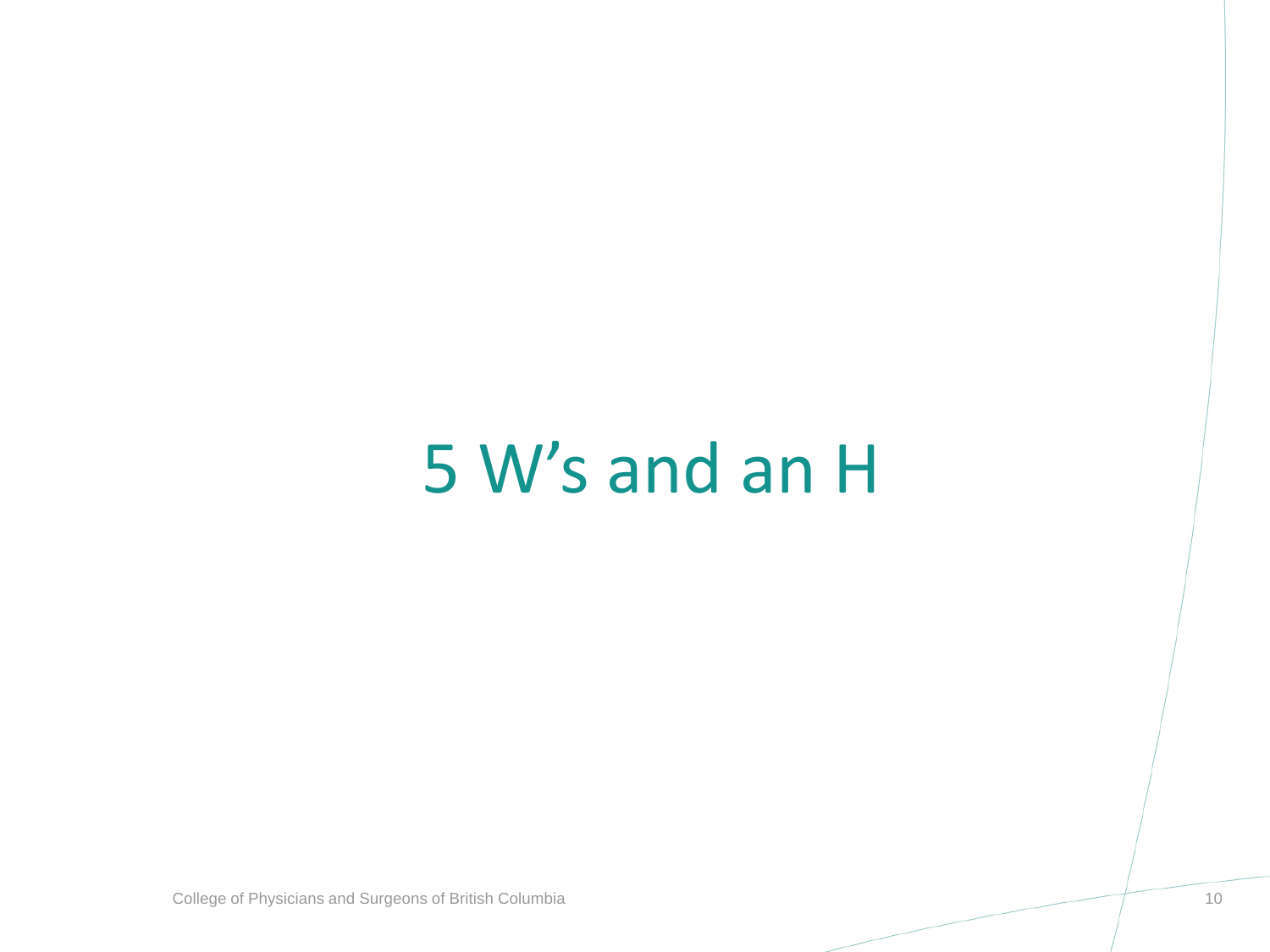#### What?

- Collegial
- Peer-based
- Educational
- Confidential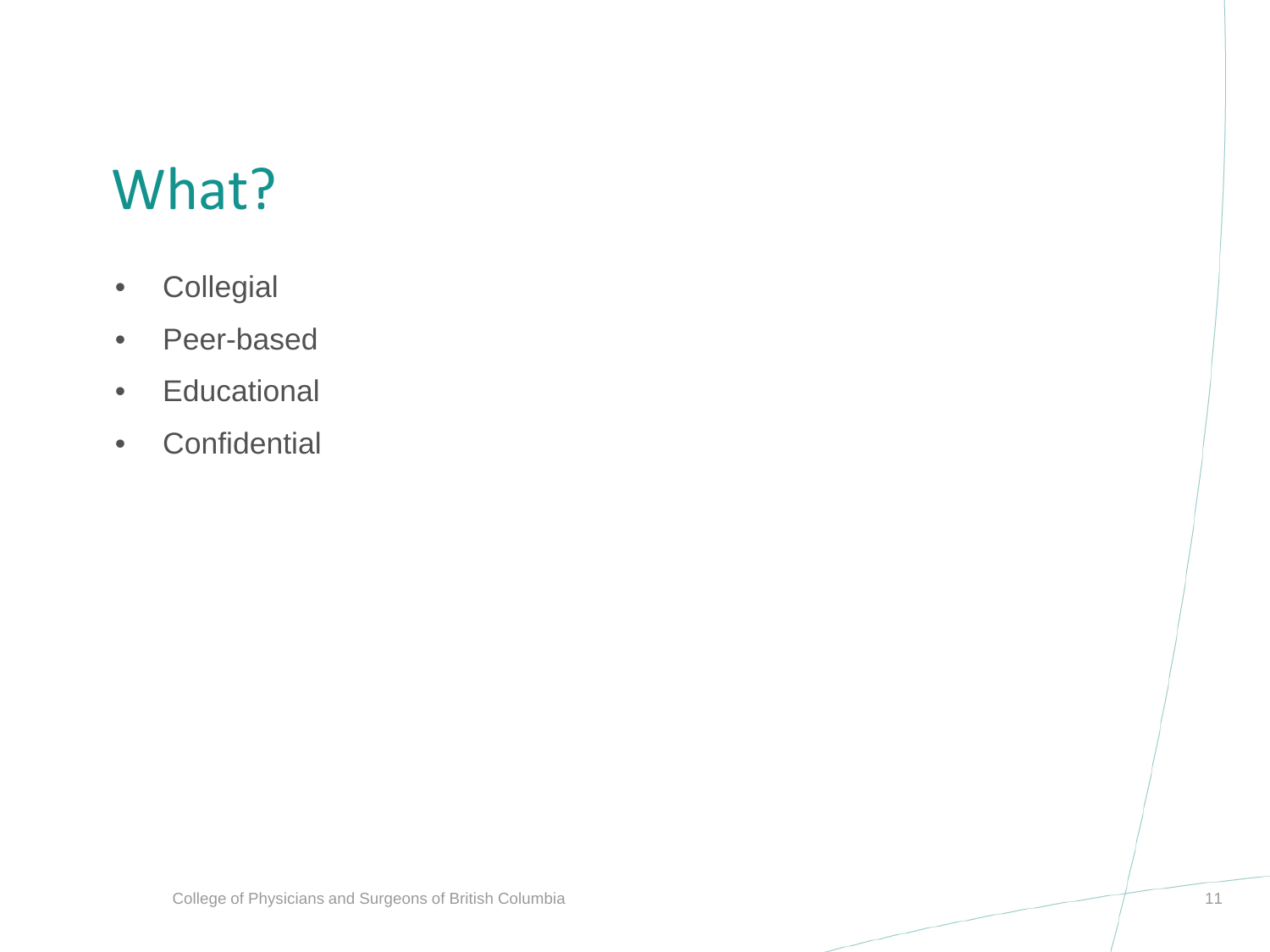# Why?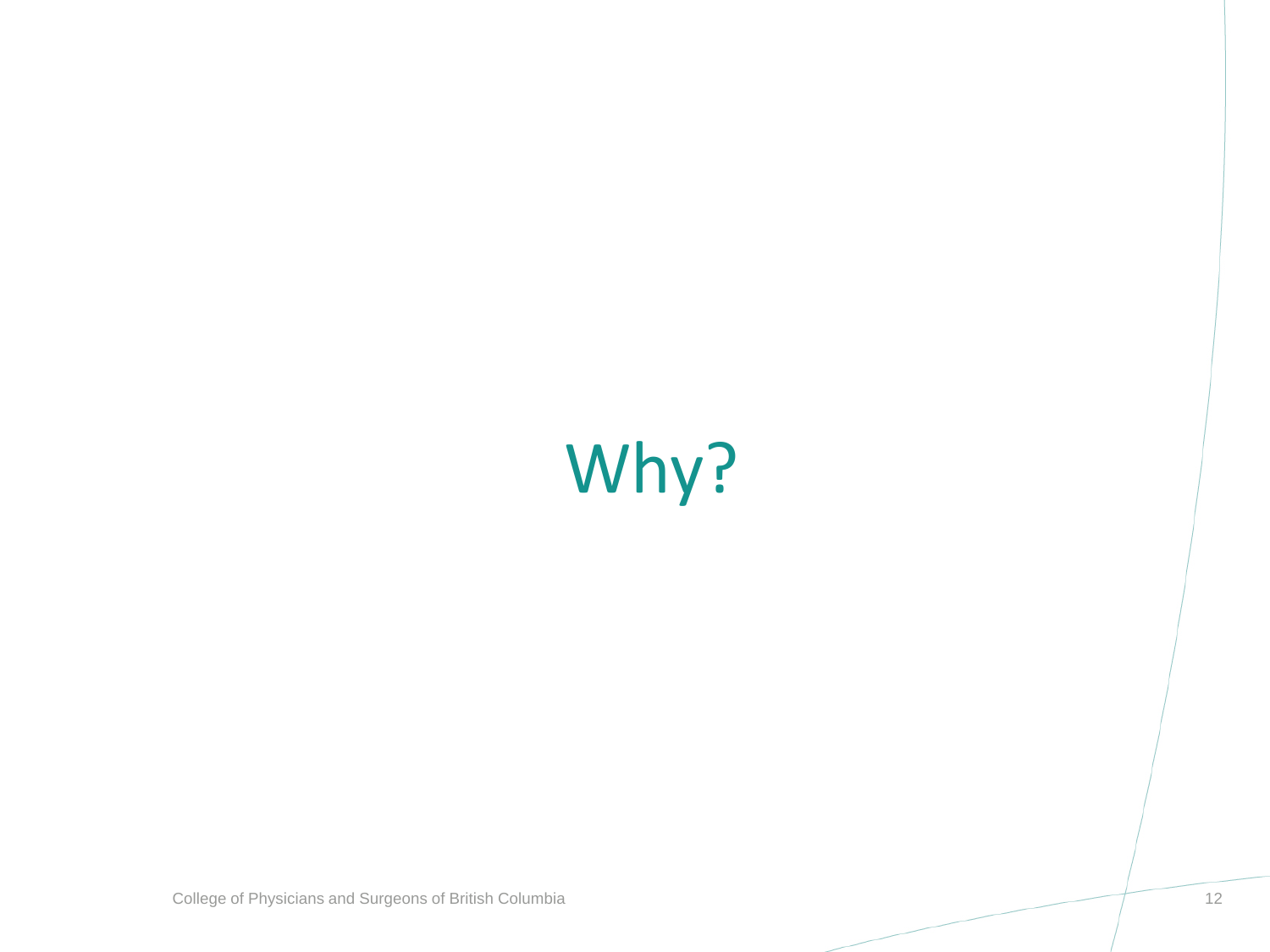#### The College's mandate for a QA program

This Act is Current to August 3, 2016

This Act has "Not in Force" sections. See the Table of Legislative Changes.

**HEALTH PROFESSIONS ACT** [RSBC 1996] CHAPTER 183

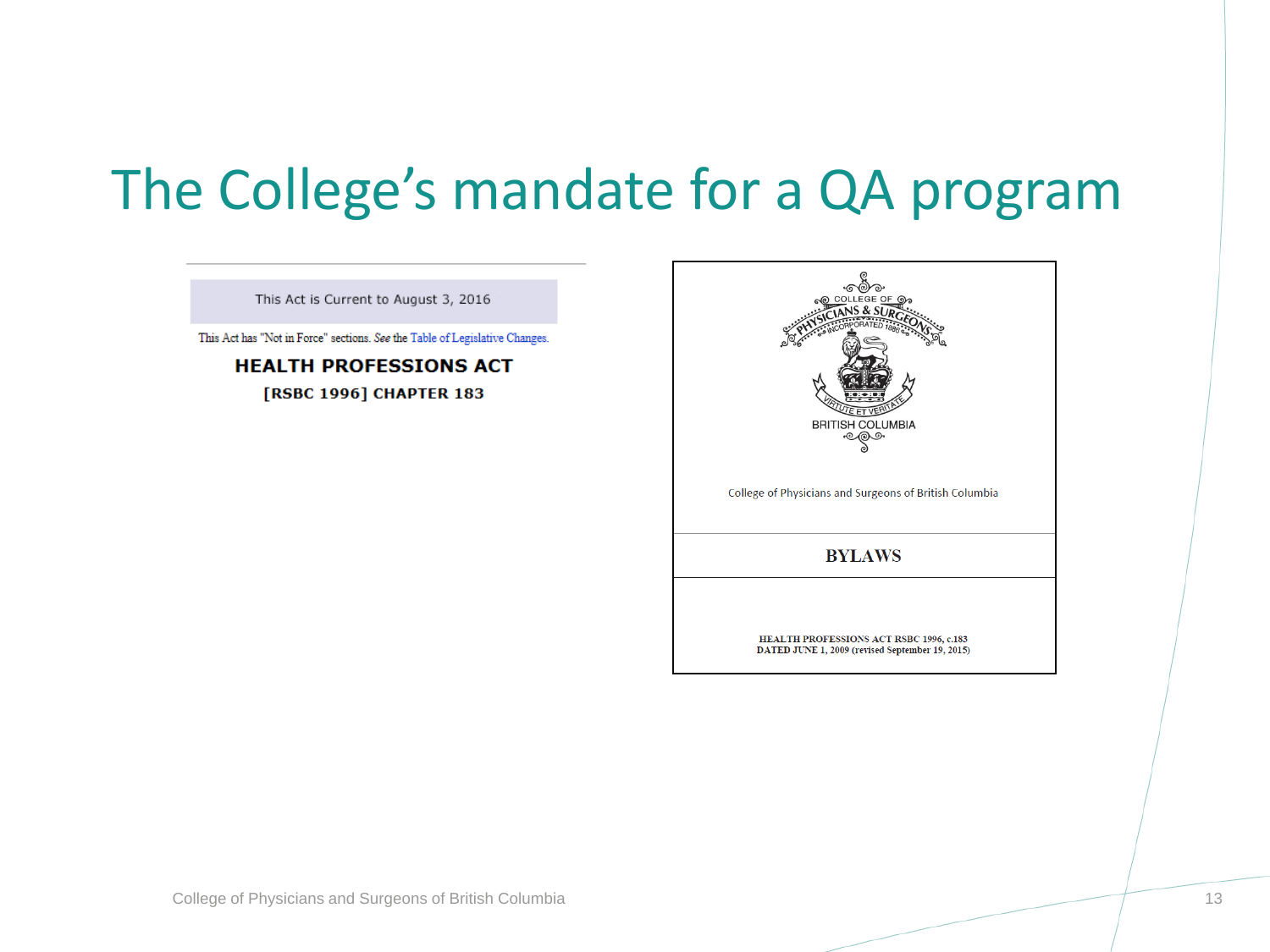## The average physician thinks he or she isn't.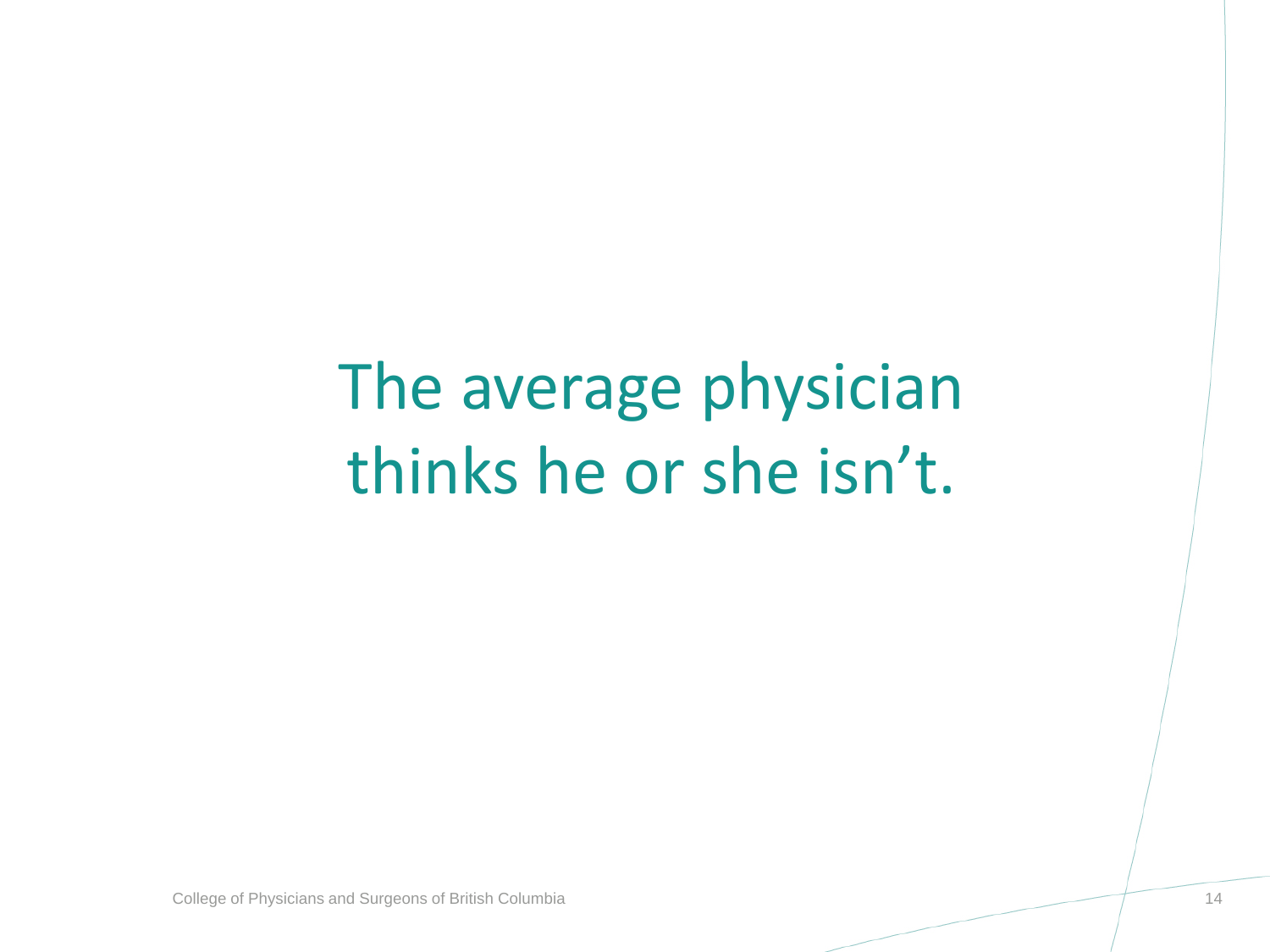#### Idealism is what precedes experience; cynicism is what follows. *—David T. Wolf*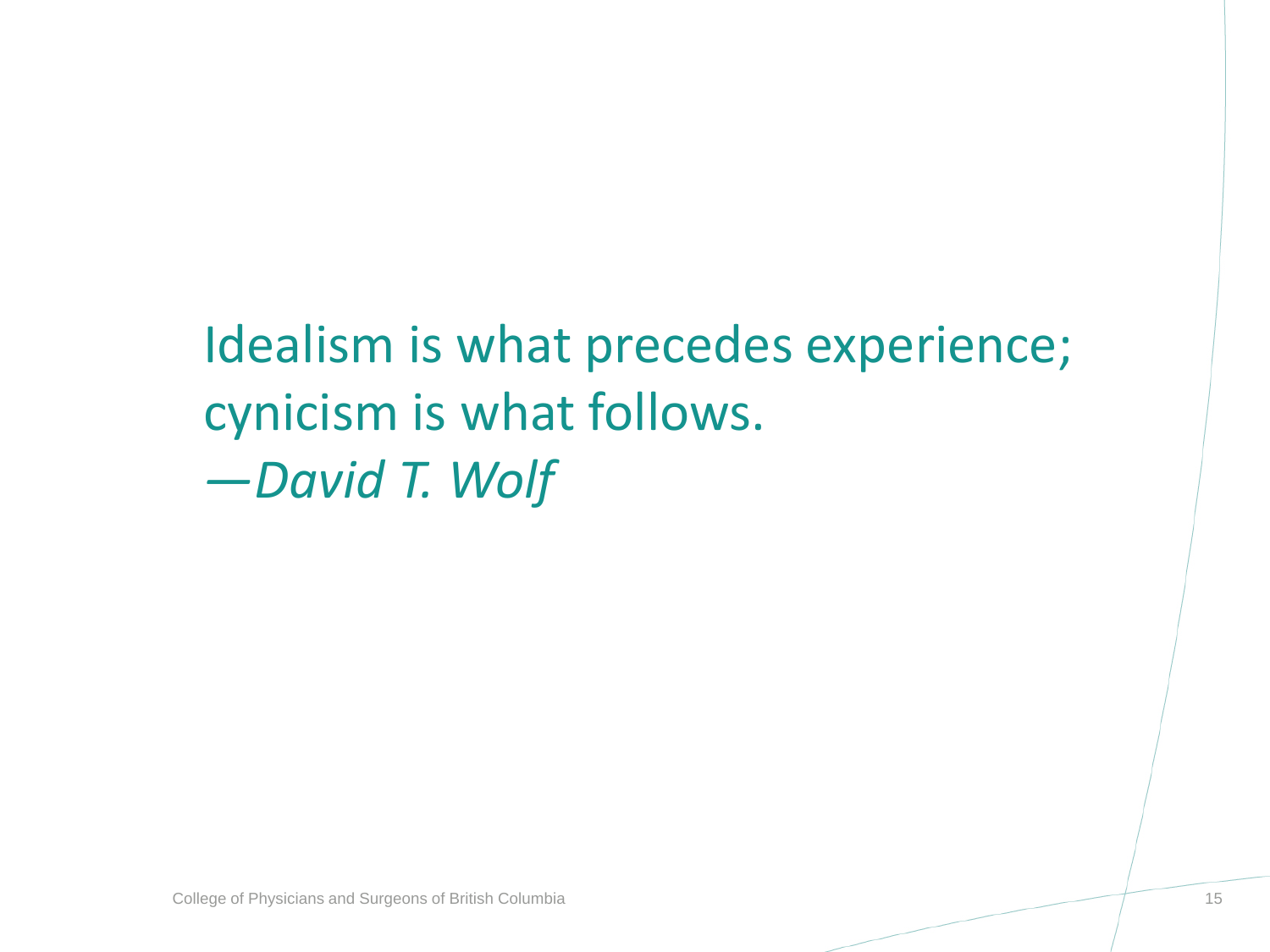#### PPA scores by age category

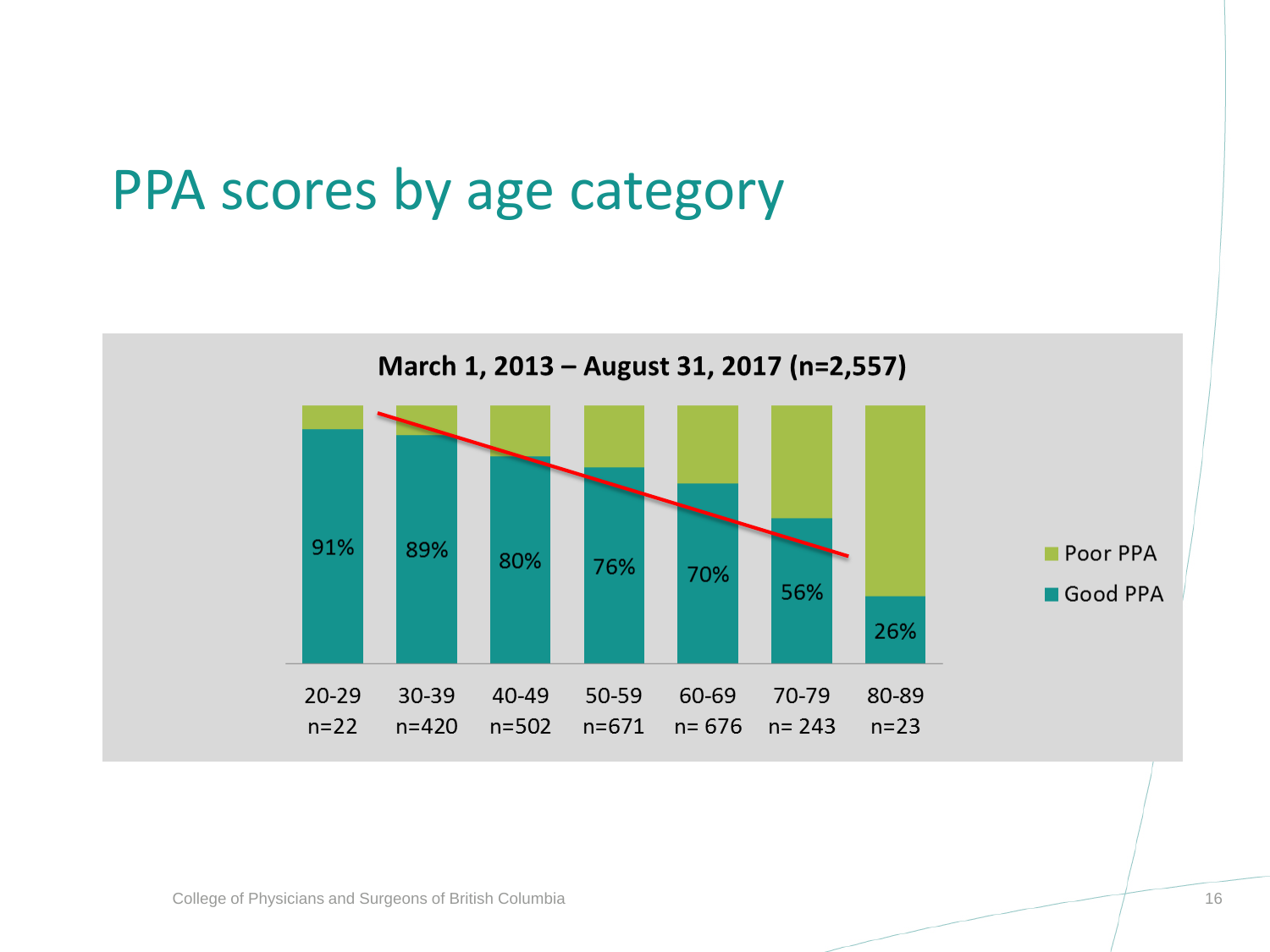#### Who?

- GPs/family physicians
- Psychiatrists
- Pediatricians
- Internists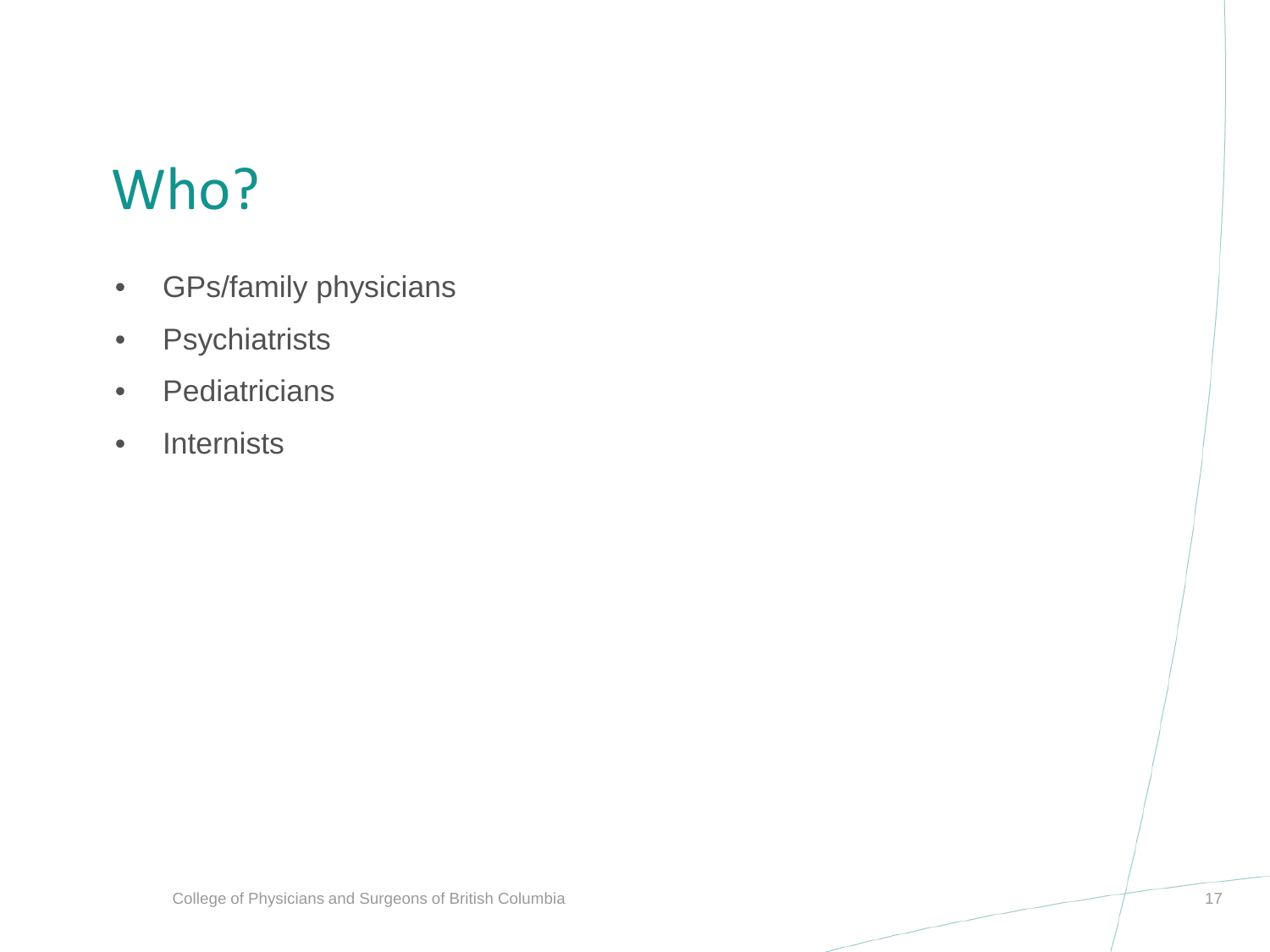#### When?

- Approximately every 10 years
- Every three years if over 70 years old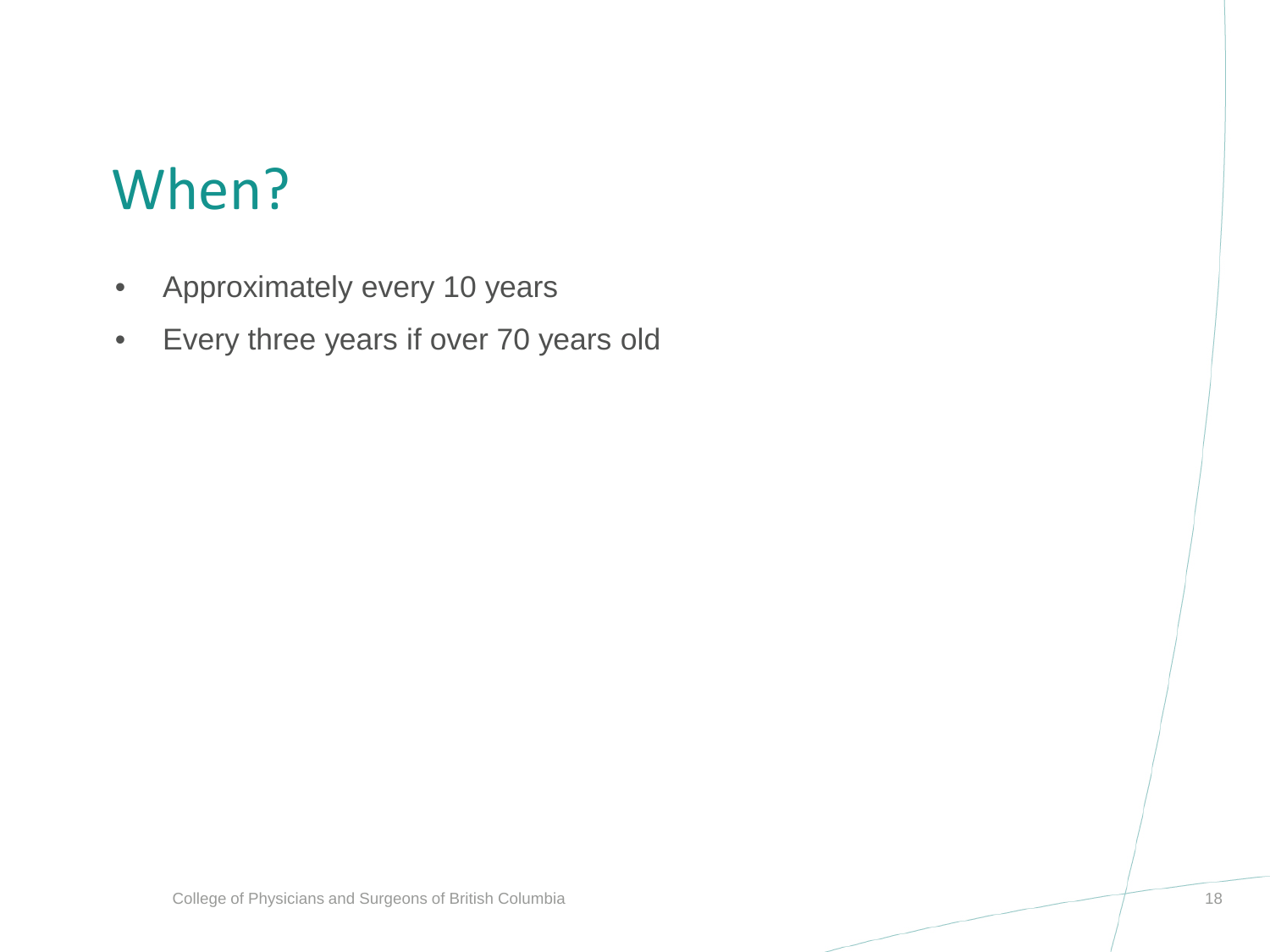#### Where?

• Community office settings (not in hospitals)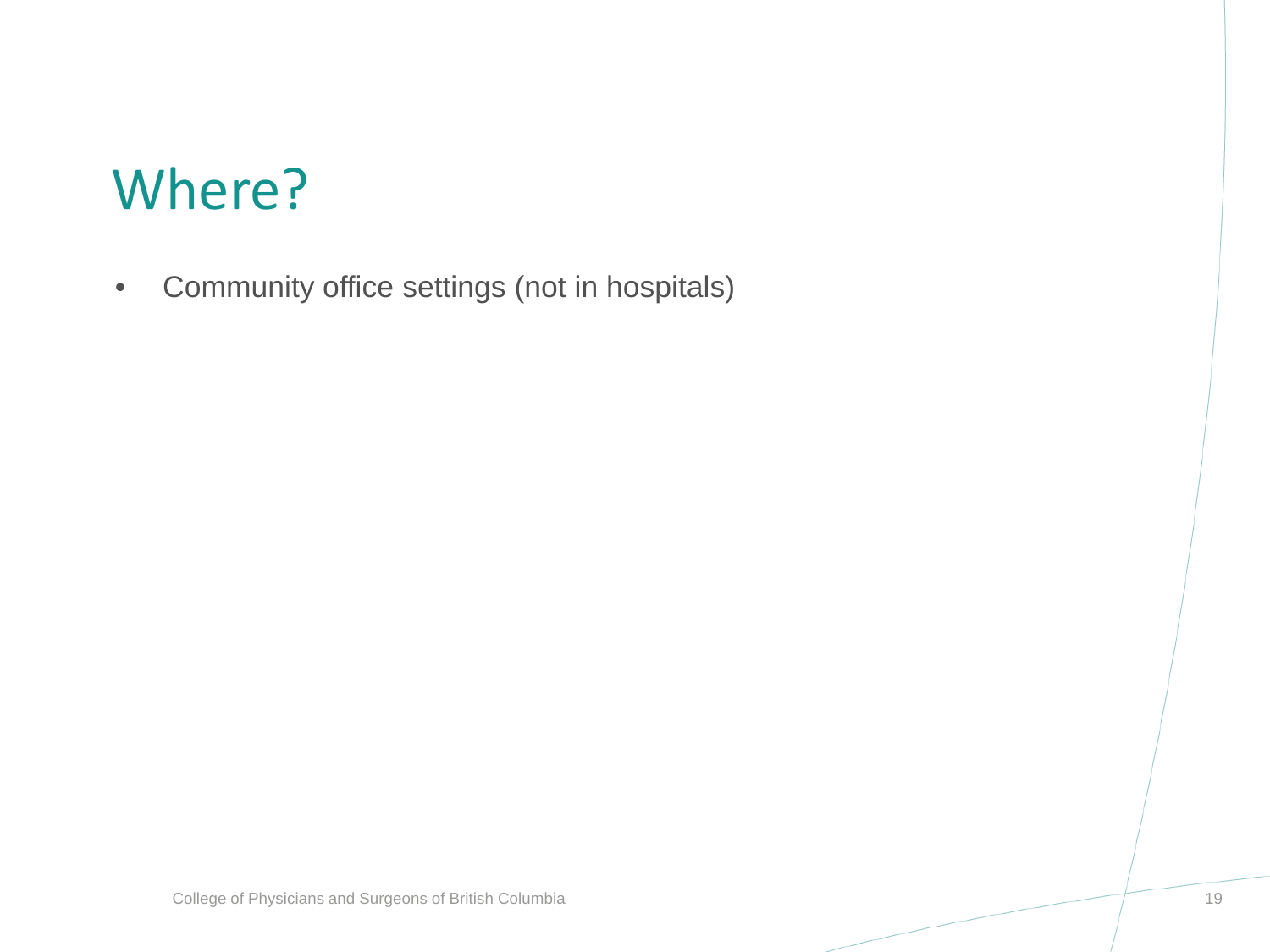#### How?

- Multi-component assessment
- Assessor in office ≈ 4 hours
- Interview/feedback ≈ 1 hours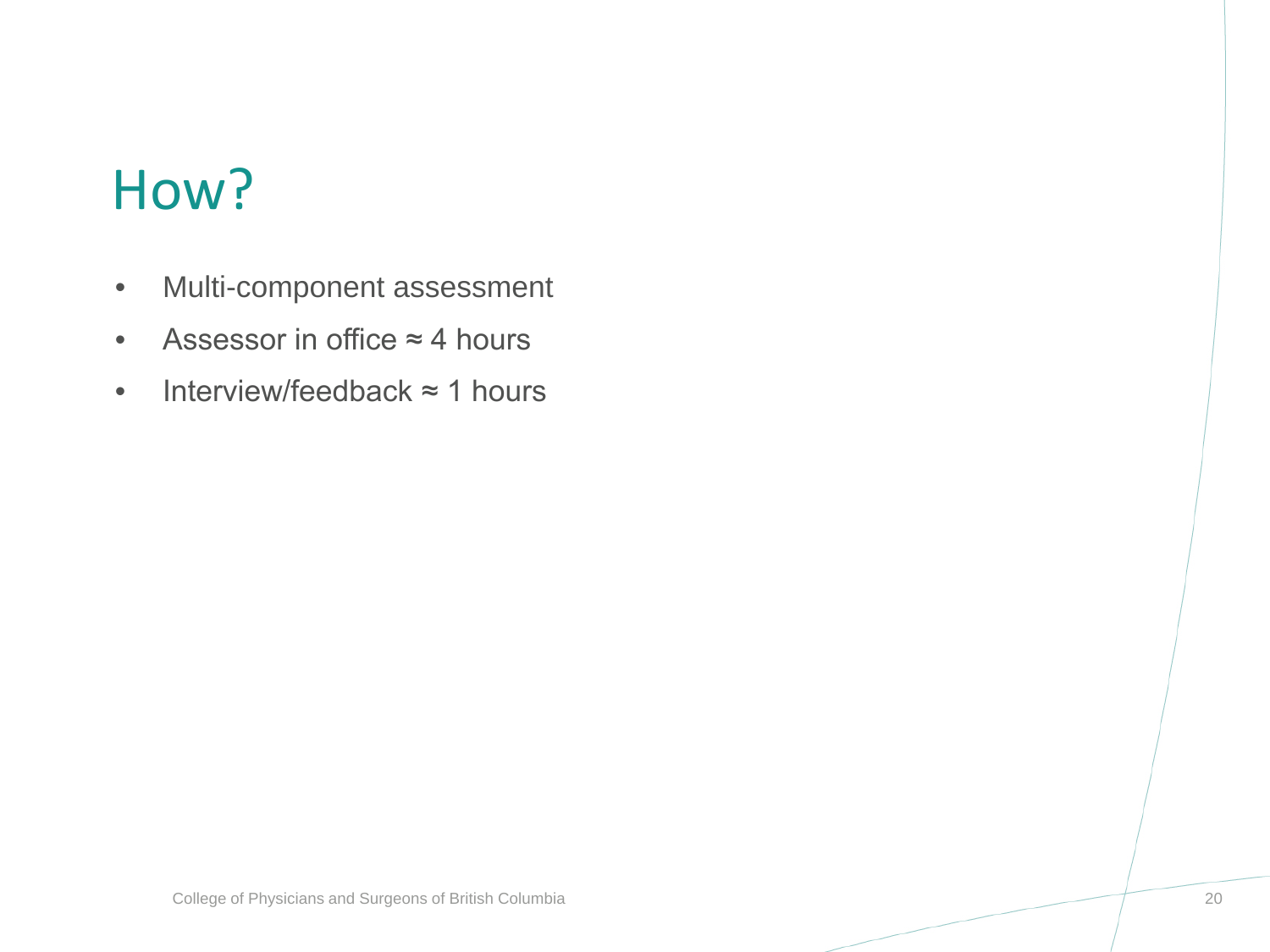#### Understanding the framework for our assessments

#### **CanMEDS roles**

- Medical Expert
- Communicator
- Collaborator
- Manager
- Health Advocate
- Scholar
- Professional

#### **CanMEDS-Family Medicine roles**

- Family Medicine Expert
- Communicator
- Collaborator
- Manager
- Health Advocate
- Scholar
- Professional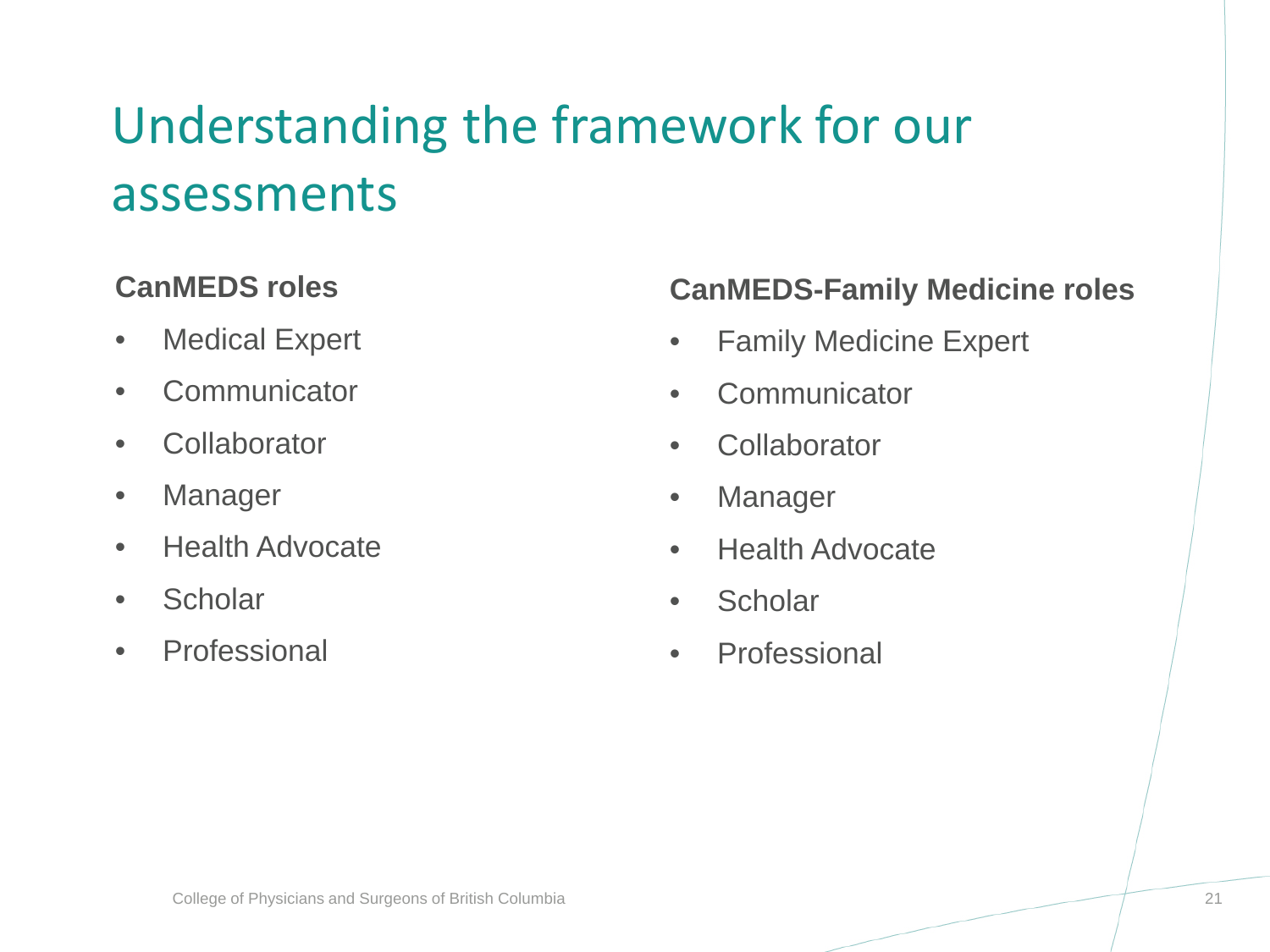## Assessment components (and common areas for improvement)

College of Physicians and Surgeons of British Columbia 22  $\sim$  22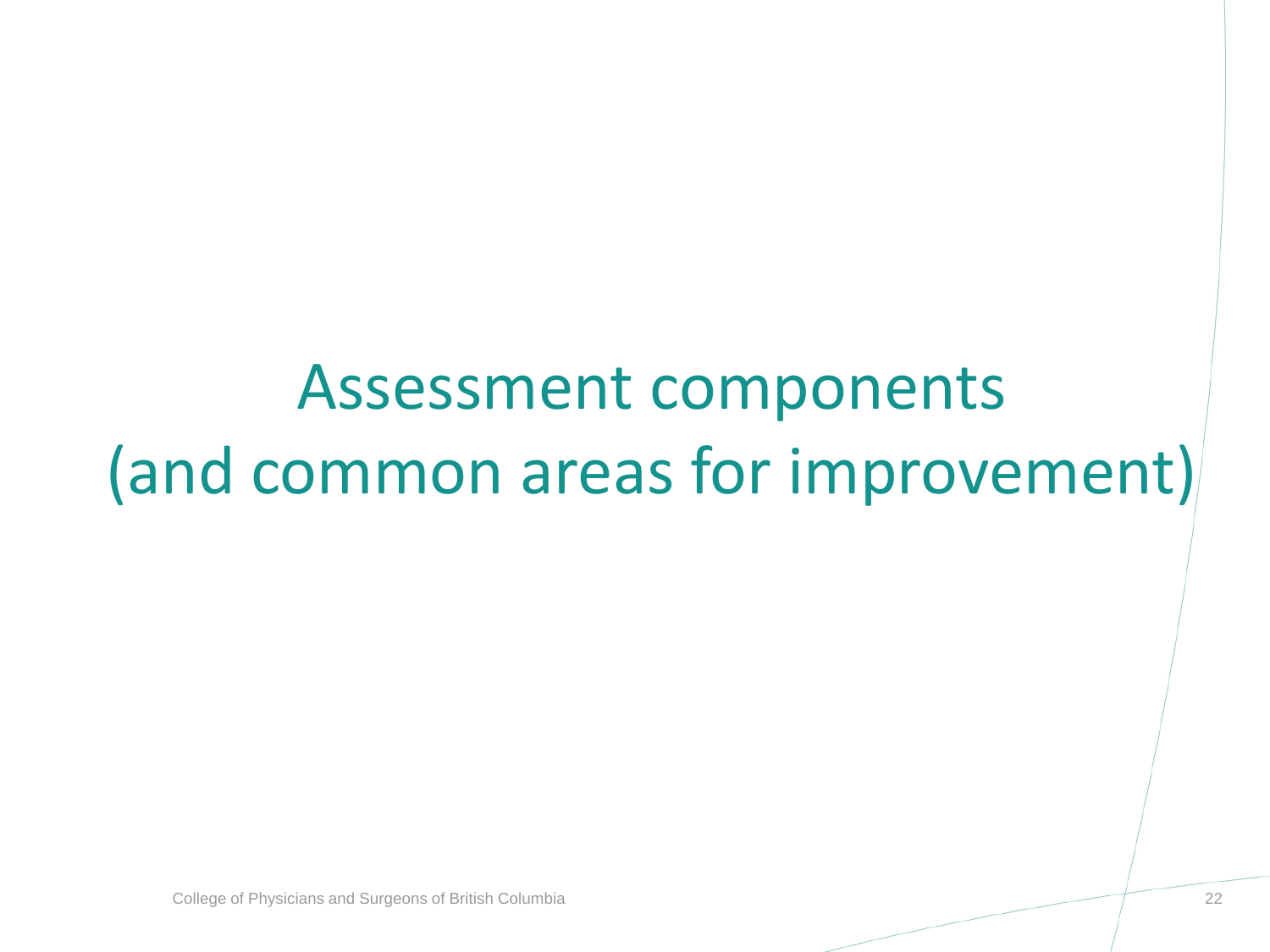#### 1. Multi-source feedback

- Colleagues
- Co-workers
- Patients
- Self-assessment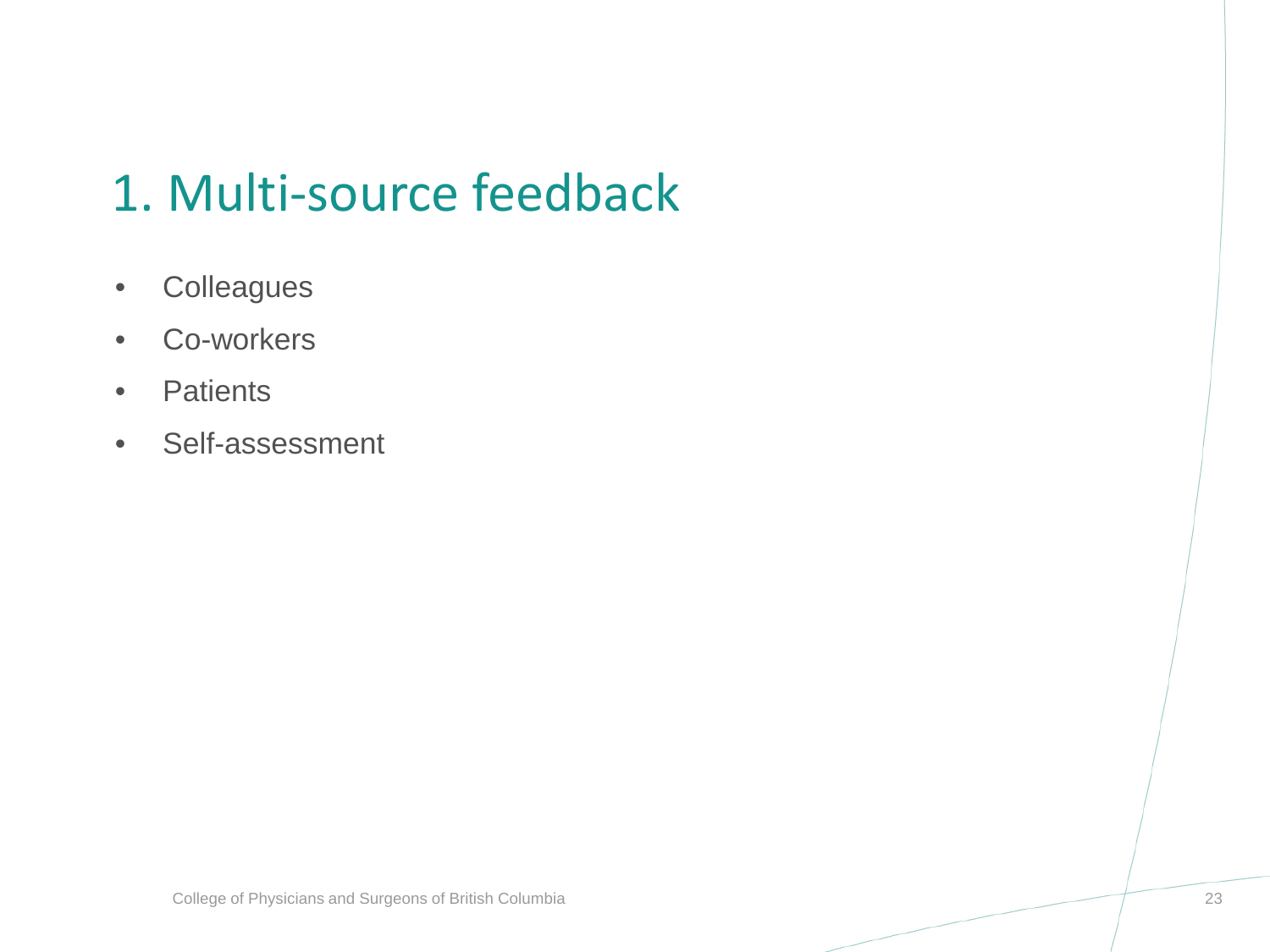## 2. Physician prescribing profile

- Opioids/benzodiazepines
- Avoid co-prescribing
- Avoid archaic drugs
- Follow current guidelines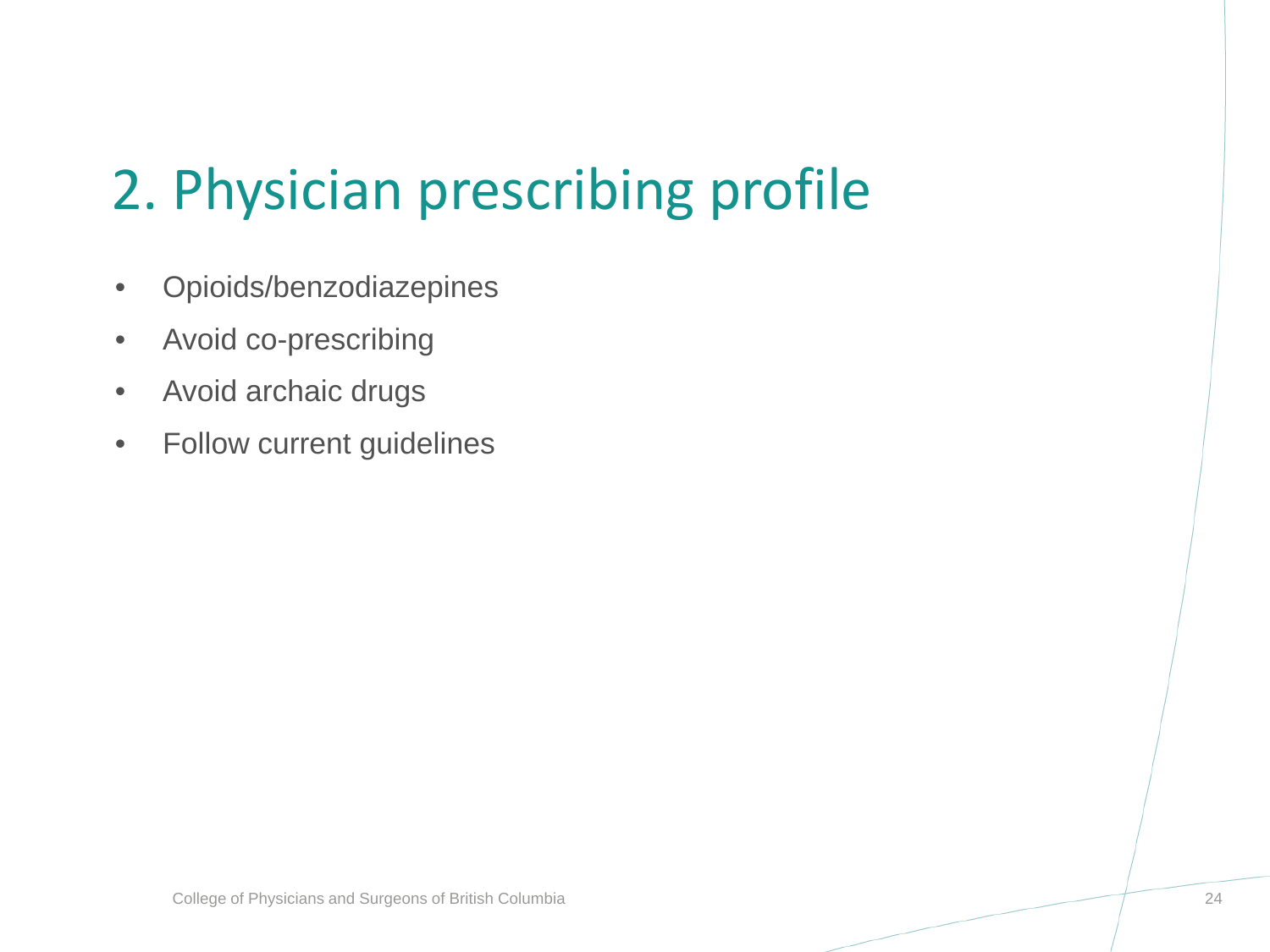## 3. Office premises/procedures/protocols

- Medical device reprocessing (autoclave quality control needs biological testing; don't be a "soaker")
- Consider disposables
- Fridge thermometers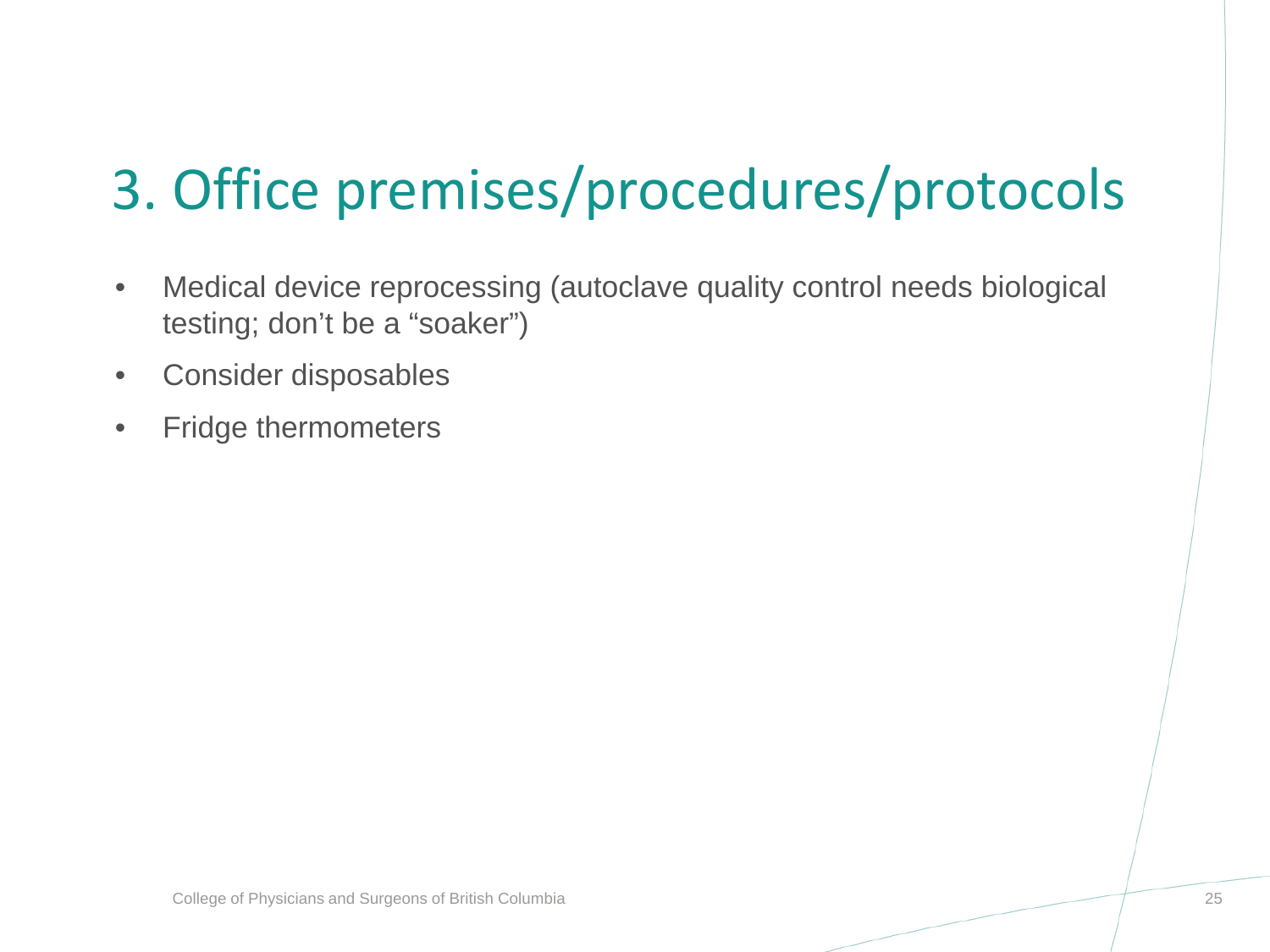#### 4. Medical documentation

- CPPs
- SOAP
- EMR templates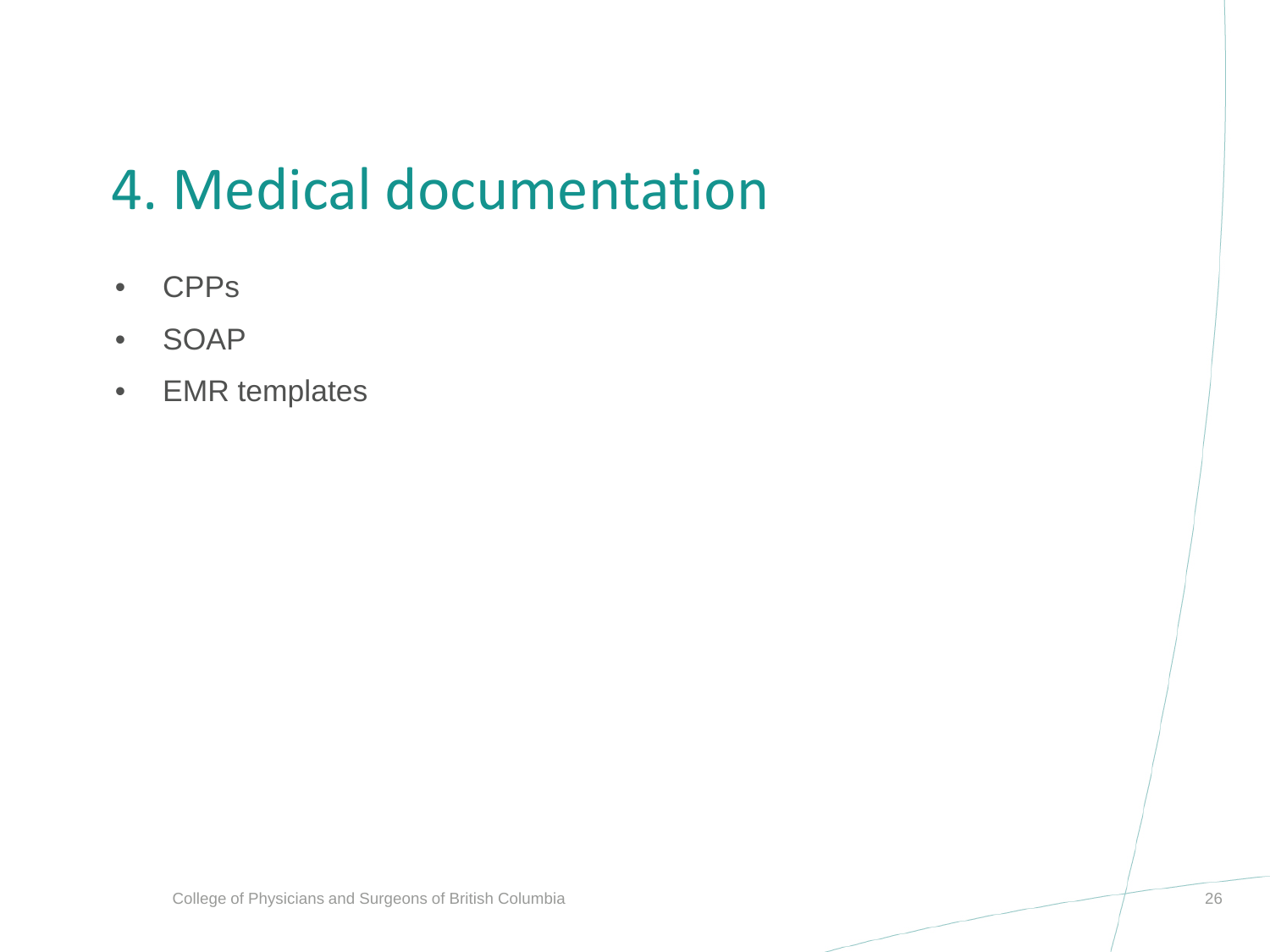## 5. Clinical practice

- Use CDM flow sheets
- Clinical guidelines
- CPD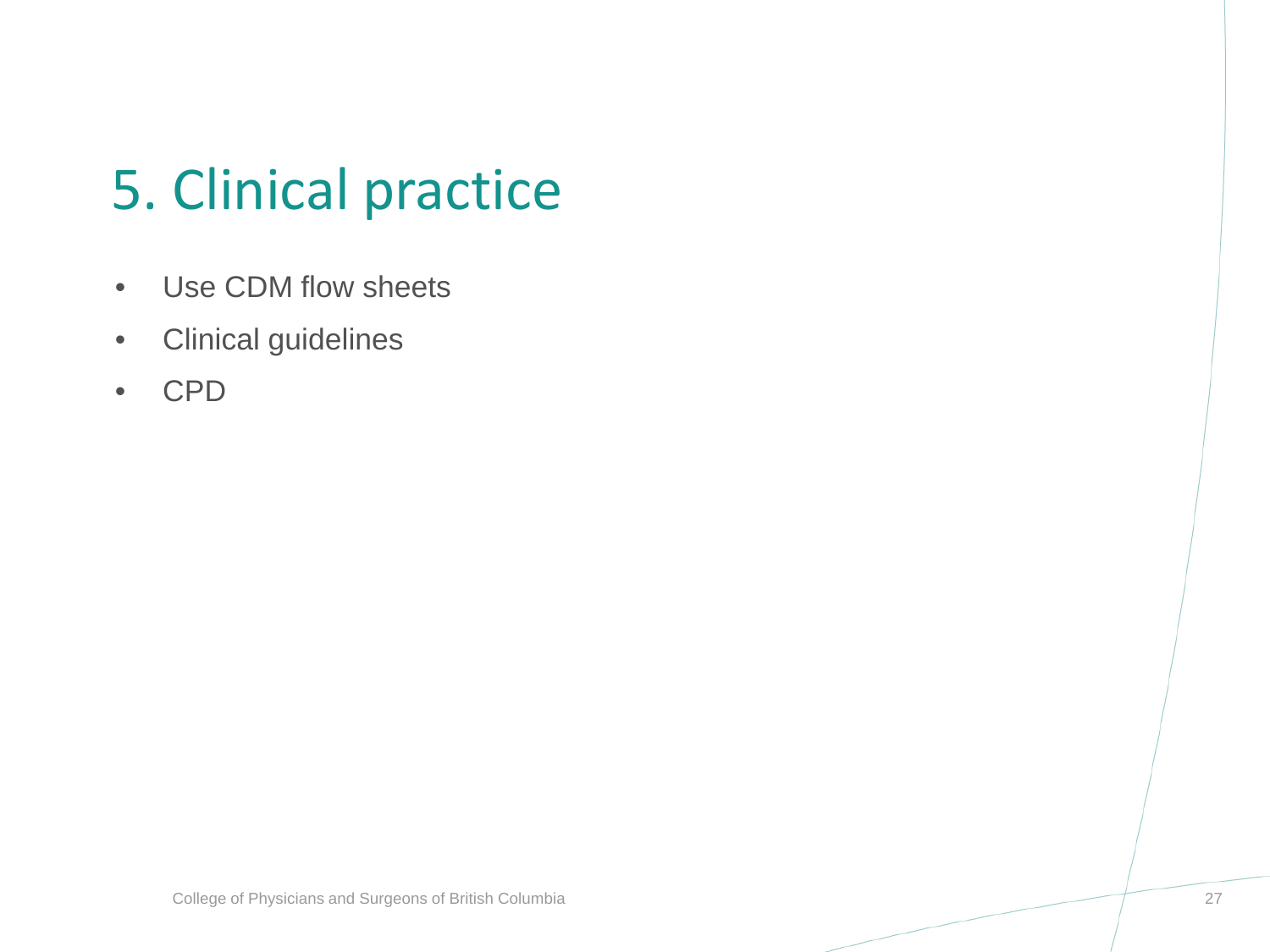## 6. Interview/feedback session

- Remember it's educational
- Be receptive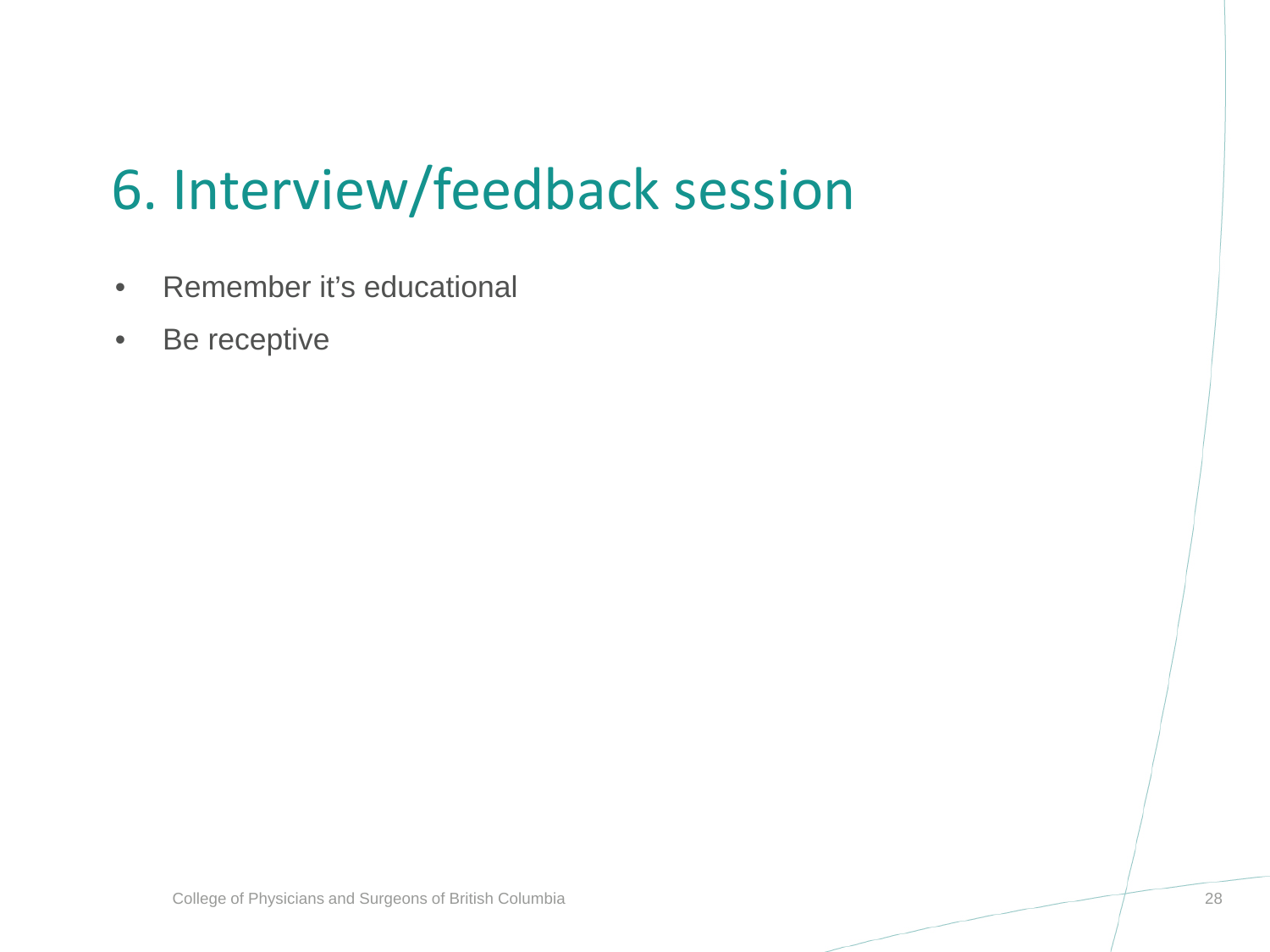#### Medical director

- Responsible for compliance with College standards
- Primary contact person in communicating with the College
- Expected to address any deficiencies identified during the assessment process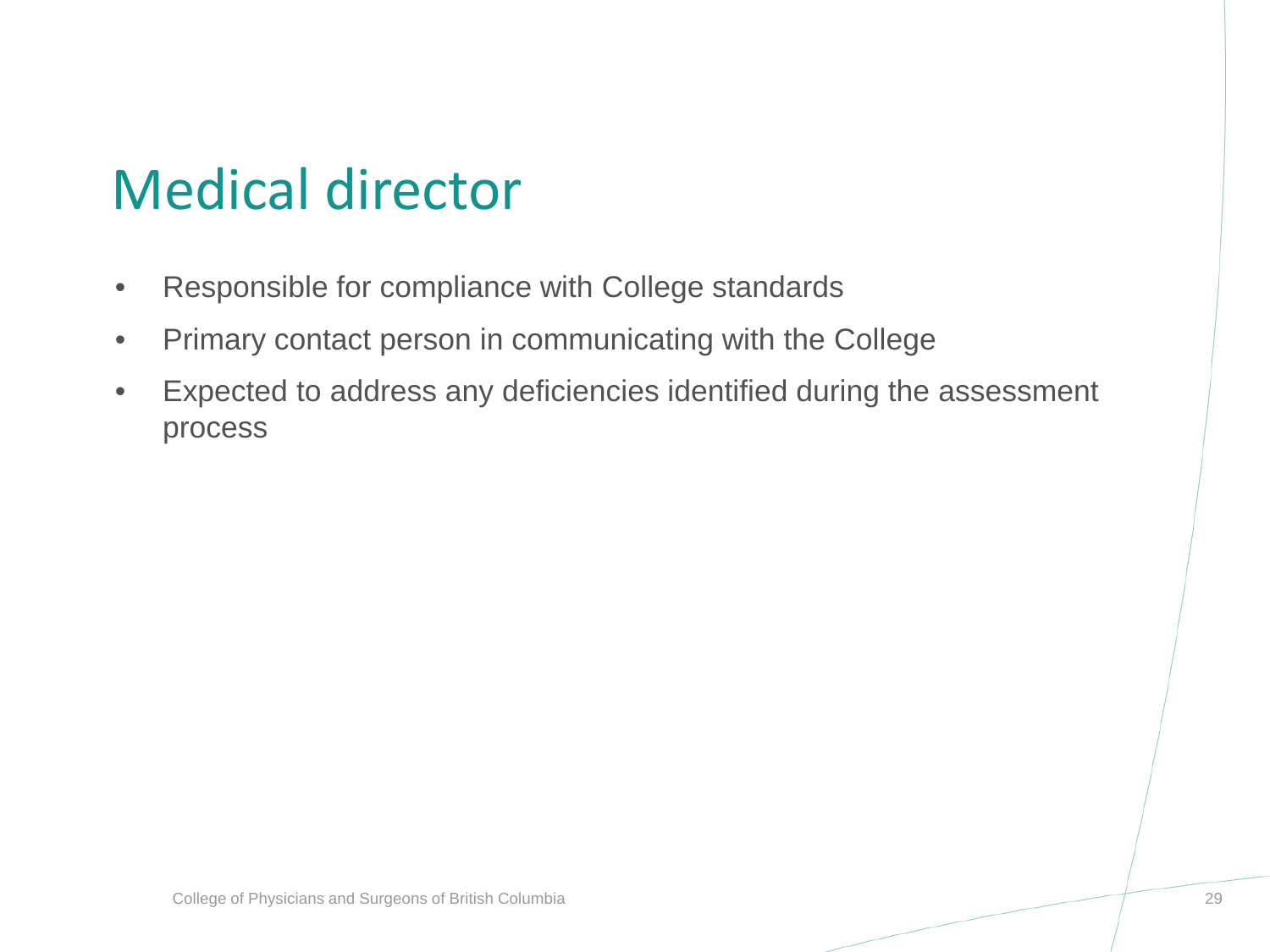### College references—the big three

- Common Physician Office Deficiencies
- Walk-in, Urgent Care and Multi-Physician Clinics
- Safe Prescribing of Drugs with Potential for Misuse/Diversion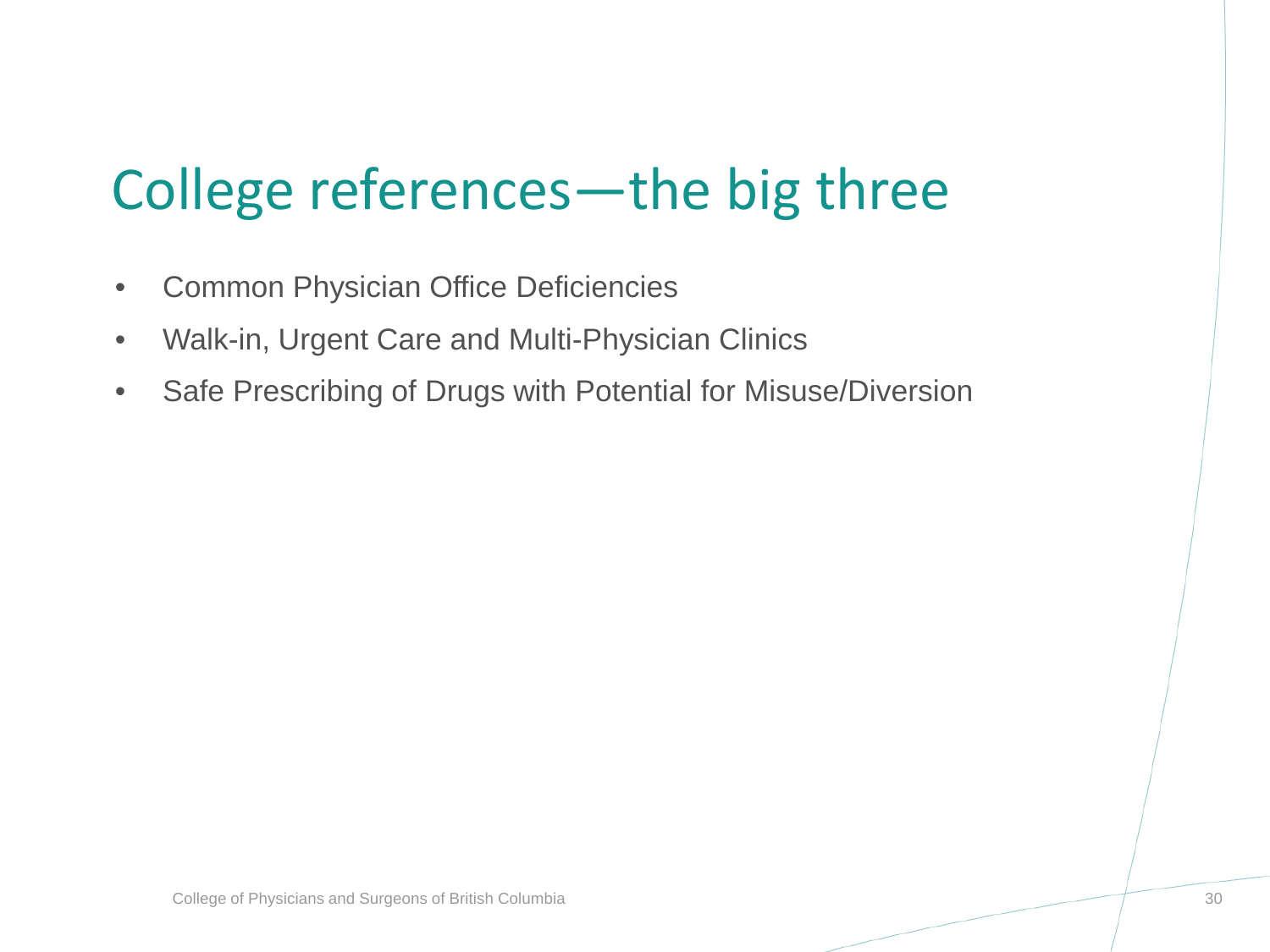#### True friends stab you in the front. *—Oscar Wilde*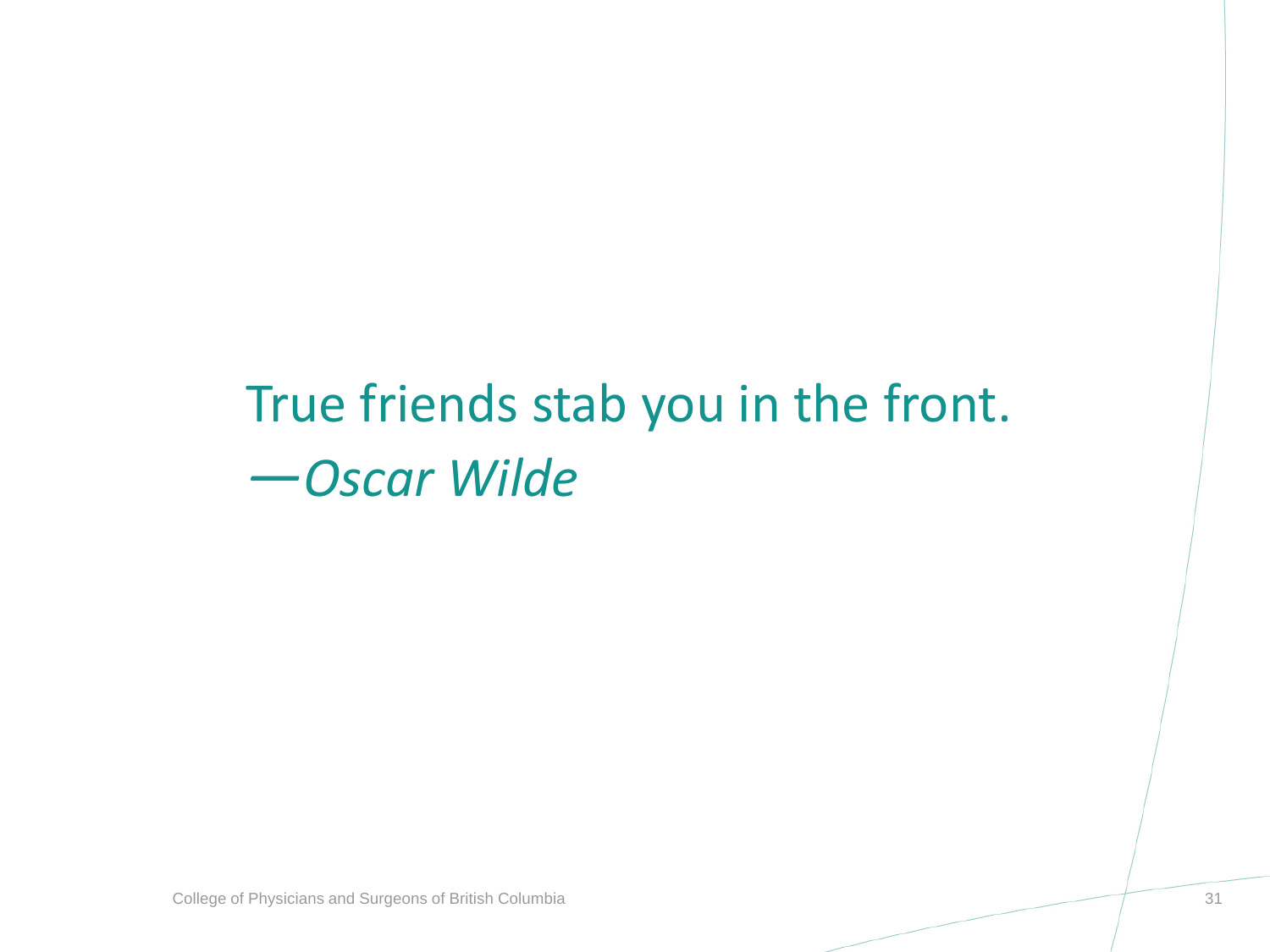Attaining professional longevity (and happiness) The 8 C's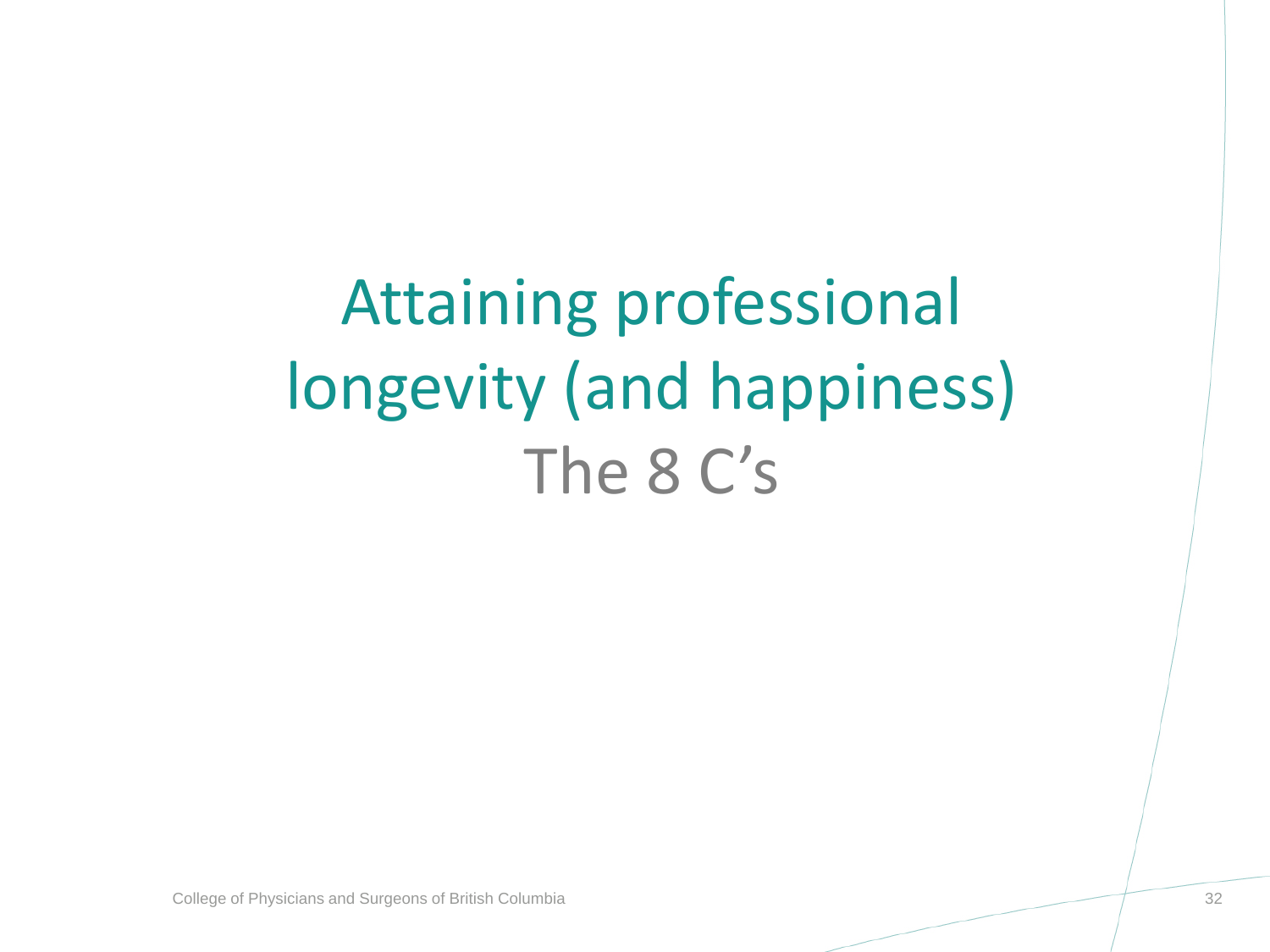- Competence (CPD)
- Comprehensiveness
- Communication
- Confidentiality
- Conscientiousness
- Compassion
- Curiosity
- Control (of medicine in your life)
- Not associated with compensation